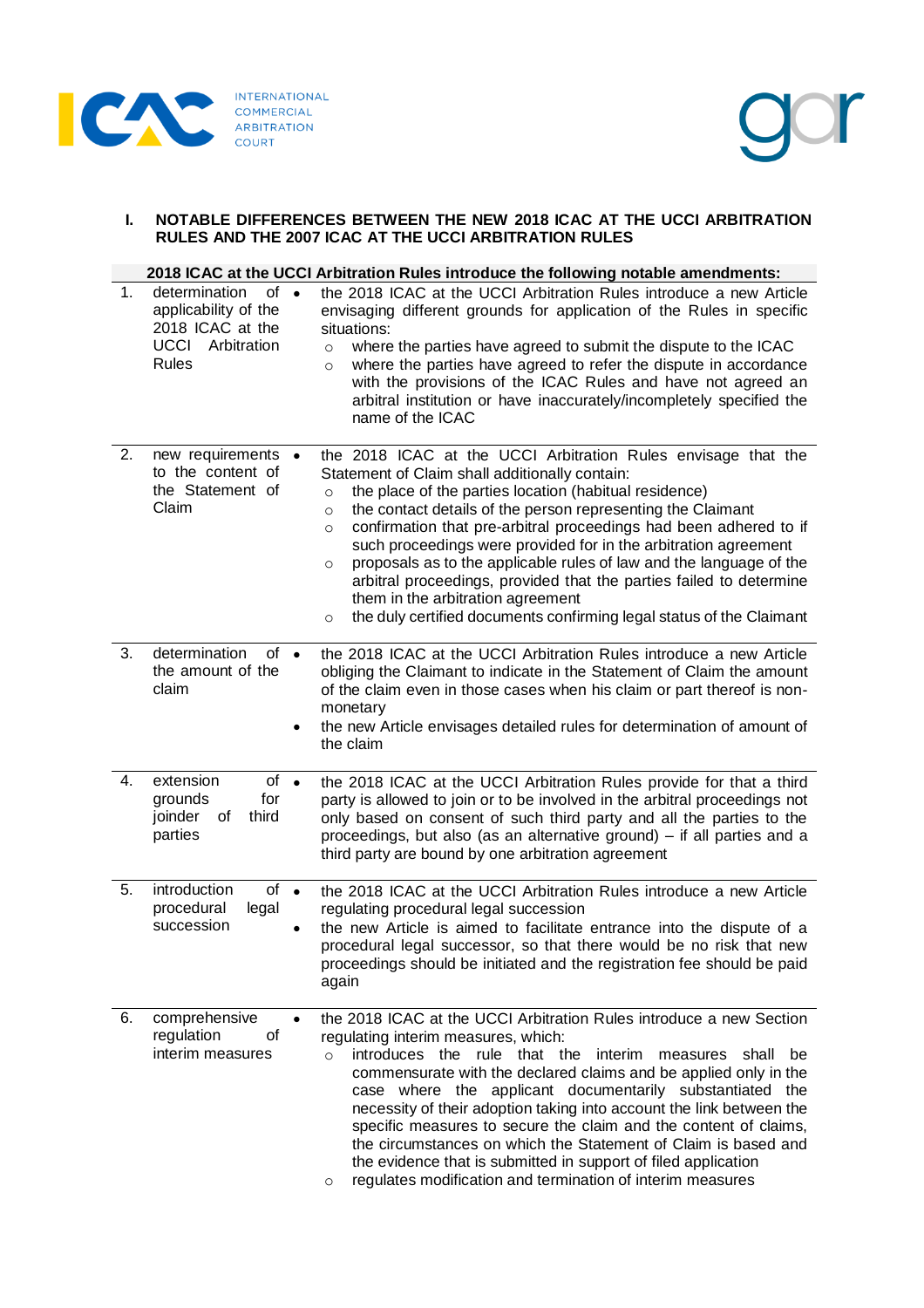



- o regulates the cross-undertaking in damages
- o regulates the costs and damages caused by the interim measures
- $\circ$  introduces the rule that in case the party has applied to the competent state court with a request to take measures to secure the claim filed with the ICAC, and also when such a court has issued a ruling or other procedural act on taking such measures, the party shall immediately notify the ICAC about it

| 7. | detailed<br>more<br>$\bullet$<br>rules<br>the<br>on<br>number<br>οf<br>arbitrators<br>$\bullet$ | the 2018 ICAC at the UCCI Arbitration Rules specifically stipulate that<br>the parties should determine the odd number of arbitrators, including<br>one arbitrator<br>the rule prescribing three arbitrators as a default number of arbitrators<br>now contains a reservation, pursuant to which the ICAC Presidium or,<br>on its behalf, the ICAC President, taking into account the complexity of<br>the case, the price of the Claim and other circumstances, decides that<br>the dispute shall be resolved by a sole arbitrator                                                                                                                                                                                                                                                                                                                                                                                                                                                                                                                                                                                                                                                                                                                                                                                                                                                         |
|----|-------------------------------------------------------------------------------------------------|---------------------------------------------------------------------------------------------------------------------------------------------------------------------------------------------------------------------------------------------------------------------------------------------------------------------------------------------------------------------------------------------------------------------------------------------------------------------------------------------------------------------------------------------------------------------------------------------------------------------------------------------------------------------------------------------------------------------------------------------------------------------------------------------------------------------------------------------------------------------------------------------------------------------------------------------------------------------------------------------------------------------------------------------------------------------------------------------------------------------------------------------------------------------------------------------------------------------------------------------------------------------------------------------------------------------------------------------------------------------------------------------|
| 8. | Possibility to bring<br>$\bullet$<br>challenge against<br>reporters                             | the 2018 ICAC at the UCCI Arbitration Rules introduce the possibility of<br>reporters to challenged along with arbitrators, experts and interpreters                                                                                                                                                                                                                                                                                                                                                                                                                                                                                                                                                                                                                                                                                                                                                                                                                                                                                                                                                                                                                                                                                                                                                                                                                                        |
| 9. | regulation<br>to<br>$\bullet$<br>forestall abuse of<br>procedural rights                        | the 2018 ICAC at the UCCI Arbitration Rules introduce the rule that if<br>the Arbitral Tribunal concludes that in the course of the arbitral<br>proceedings the party behaved in bad faith, violating the provisions of<br>these Rules or abusing procedural rights, the Arbitral Tribunal may take<br>into account this behavior in the apportionment the arbitration costs                                                                                                                                                                                                                                                                                                                                                                                                                                                                                                                                                                                                                                                                                                                                                                                                                                                                                                                                                                                                                |
|    | 10. regulation of case<br>$\bullet$<br>management<br>conferences                                | the 2018 ICAC at the UCCI Arbitration Rules introduce the option of<br>case management conferences, and regulation thereof                                                                                                                                                                                                                                                                                                                                                                                                                                                                                                                                                                                                                                                                                                                                                                                                                                                                                                                                                                                                                                                                                                                                                                                                                                                                  |
|    | 11. introduction<br>of<br>$\bullet$<br>videoconferences                                         | the 2018 ICAC at the UCCI Arbitration Rules allow to hold an oral<br>hearing and/or other meetings by videoconference                                                                                                                                                                                                                                                                                                                                                                                                                                                                                                                                                                                                                                                                                                                                                                                                                                                                                                                                                                                                                                                                                                                                                                                                                                                                       |
|    | 12. introduction<br>of •<br>expedited arbitral<br>proceedings                                   | the 2018 ICAC at the UCCI Arbitration Rules introduce the procedure of<br>expedited arbitral proceedings, whereunder:<br>the arbitration fee shall be paid within 15 days (ordinary procedure<br>$\circ$<br>$-30$ days)<br>the statement of defense shall be submitted within 10 days upon<br>$\circ$<br>the date of the statement of claim receipt (ordinary procedure $-30$<br>days)<br>the exchange of written statements of the parties on the merits of<br>$\circ$<br>the dispute is limited to filing a statement of claim and a statement<br>of defense and, if applicable, a counterclaim and objections to a<br>counter- claim, if, with due regard for the case circumstances, the<br>arbitral tribunal or, before its constitution, the Secretary General of<br>the ICAC does not consider it appropriate to allow the parties to<br>submit additional written statements<br>the respondent is entitled to file a counter-claim or a set-off<br>O<br>statement within 10 days from the date of the statement of claim<br>receipt (ordinary procedure - 30 days)<br>the arbitral proceeding is carried out on the basis of written<br>$\circ$<br>materials only without an oral hearing unless, without undue delay,<br>either party requests it or the arbitral tribunal shall not consider it<br>expedient to conduct an oral hearing in the light of the case<br>circumstances |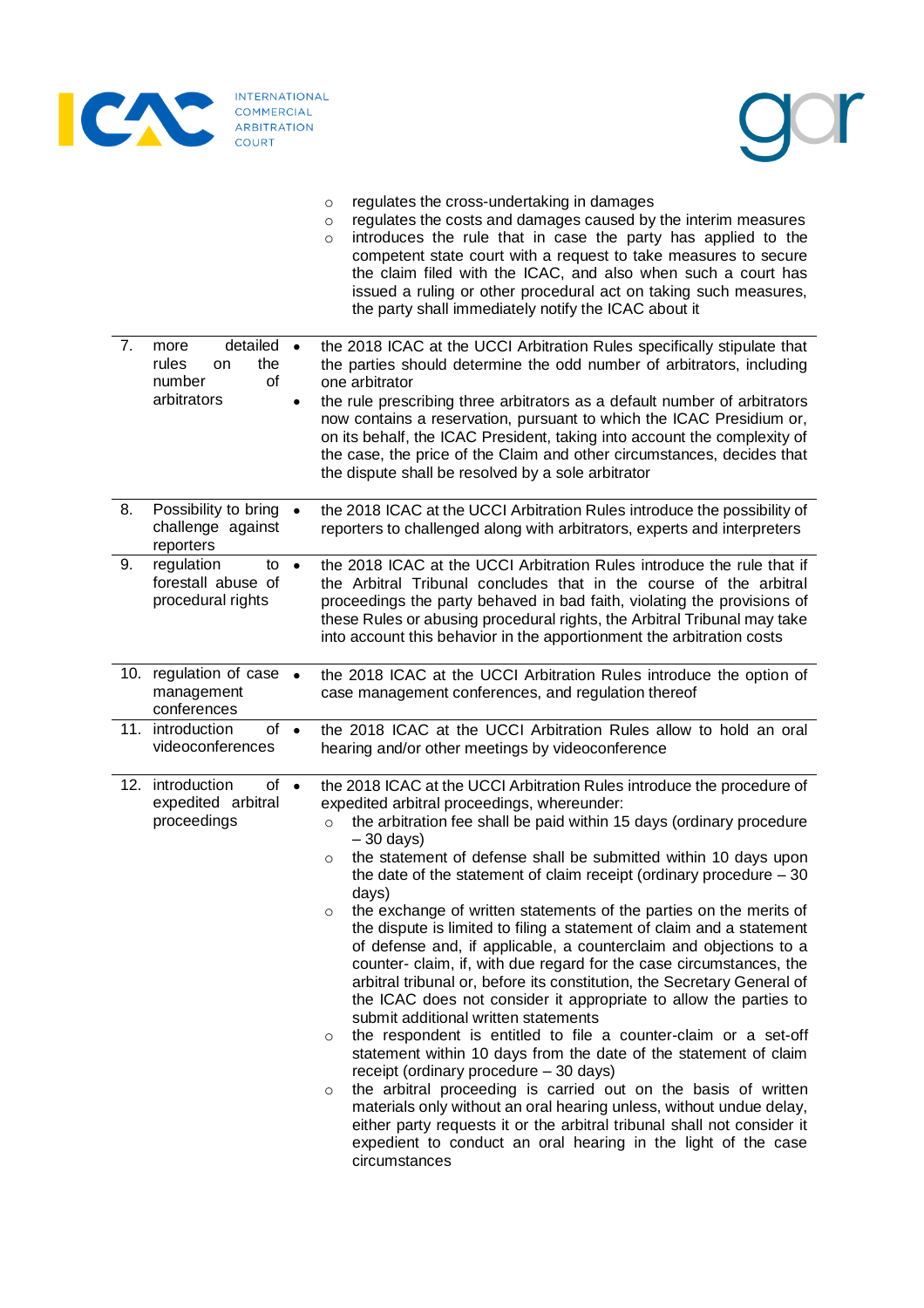

|     |                                                                                                                                               |           | in case of an oral hearing, the Secretary General of the ICAC shall<br>$\circ$<br>notify the parties on the date, time and place of hearing and the<br>composition of the arbitral tribunal by the notices sent to them not<br>less than 15 days prior to the day of such hearing (ordinary<br>procedure - 30 days)<br>the expedited arbitral proceedings shall be conducted by the<br>$\circ$<br>arbitral tribunal composed of a sole arbitrator except otherwise<br>agreed by the parties (ordinary procedure – three arbitrators by<br>default)<br>in arbitration with a sole arbitrator, if the parties within 10 days from<br>$\circ$<br>the date of the ICAC notification receipt failed to jointly appoint a<br>sole arbitrator, a sole arbitrator shall be appointed by the President<br>of the Ukrainian Chamber of Commerce and Industry<br>in arbitration with three arbitrators, each party appoints one<br>$\circ$<br>arbitrator and two arbitrators so appointed shall appoint a third<br>arbitrator as the presiding arbitrator in this case; if the party fails to<br>appoint an arbitrator within 10 days from the date of the ICAC<br>notification receipt or if two arbitrators within 10 days from the date<br>of their appointment fail to agree on the appointment of a third<br>arbitrator, an arbitrator shall be appointed by the President of the<br>Ukrainian Chamber of Commerce and Industry (ordinary procedure<br>$-30$ days)<br>the arbitral tribunal shall render the arbitral award within 20 days<br>$\circ$<br>from the date of the case completion (ordinary procedure $-30$<br>days) |
|-----|-----------------------------------------------------------------------------------------------------------------------------------------------|-----------|----------------------------------------------------------------------------------------------------------------------------------------------------------------------------------------------------------------------------------------------------------------------------------------------------------------------------------------------------------------------------------------------------------------------------------------------------------------------------------------------------------------------------------------------------------------------------------------------------------------------------------------------------------------------------------------------------------------------------------------------------------------------------------------------------------------------------------------------------------------------------------------------------------------------------------------------------------------------------------------------------------------------------------------------------------------------------------------------------------------------------------------------------------------------------------------------------------------------------------------------------------------------------------------------------------------------------------------------------------------------------------------------------------------------------------------------------------------------------------------------------------------------------------------------------------------------------------------------------------------------------|
|     | specifics •<br>13. more<br>added to the rules<br>of evidence                                                                                  |           | the 2018 ICAC at the UCCI Arbitration Rules envisage detailed<br>regulation of rules of evidence, including rules on submission and<br>valuation of evidence                                                                                                                                                                                                                                                                                                                                                                                                                                                                                                                                                                                                                                                                                                                                                                                                                                                                                                                                                                                                                                                                                                                                                                                                                                                                                                                                                                                                                                                               |
|     | 14. defining<br>"electronic<br>evidence"                                                                                                      | $\bullet$ | the 2018 ICAC at the UCCI Arbitration Rules define the electronic<br>evidence and envisage requirements thereto                                                                                                                                                                                                                                                                                                                                                                                                                                                                                                                                                                                                                                                                                                                                                                                                                                                                                                                                                                                                                                                                                                                                                                                                                                                                                                                                                                                                                                                                                                            |
| 15. | regulation of the $\bullet$<br>status<br>οf<br>witnesses<br>and<br>rules<br>0f<br>their<br>participation in the<br>arbitration<br>proceedings |           | the 2018 ICAC at the UCCI Arbitration Rules introduce detailed rules on<br>the status of witnesses and their participation in the arbitration<br>proceedings                                                                                                                                                                                                                                                                                                                                                                                                                                                                                                                                                                                                                                                                                                                                                                                                                                                                                                                                                                                                                                                                                                                                                                                                                                                                                                                                                                                                                                                               |
| 16. | introduction of two •<br>of<br>categories<br>experts<br>(party-<br>appointed experts<br>and<br>arbitral<br>tribunal-appointed<br>experts)     |           | the 2018 ICAC at the UCCI Arbitration Rules introduce the regulation of<br>party-appointed experts, and extend regulation of arbitral tribunal-<br>appointed experts                                                                                                                                                                                                                                                                                                                                                                                                                                                                                                                                                                                                                                                                                                                                                                                                                                                                                                                                                                                                                                                                                                                                                                                                                                                                                                                                                                                                                                                       |
| 17. | of •<br>introduction<br>online<br>technologies<br>for<br>the purposes<br>оf<br>arbitration<br>proceedings                                     |           | the 2018 ICAC at the UCCI Arbitration Rules provide for that apart from<br>the paper form, the Statement of Claim, the Statement of Defence,<br>additional submissions of documents, the Notice of the hearing, the<br>Arbitral Award, the Order or Ruling may be sent by e-mail                                                                                                                                                                                                                                                                                                                                                                                                                                                                                                                                                                                                                                                                                                                                                                                                                                                                                                                                                                                                                                                                                                                                                                                                                                                                                                                                           |
|     | of<br>18. introduction<br>rendering of the                                                                                                    | $\bullet$ | the 2018 ICAC at the UCCI Arbitration Rules introduce rendering of the<br>arbitral award stage                                                                                                                                                                                                                                                                                                                                                                                                                                                                                                                                                                                                                                                                                                                                                                                                                                                                                                                                                                                                                                                                                                                                                                                                                                                                                                                                                                                                                                                                                                                             |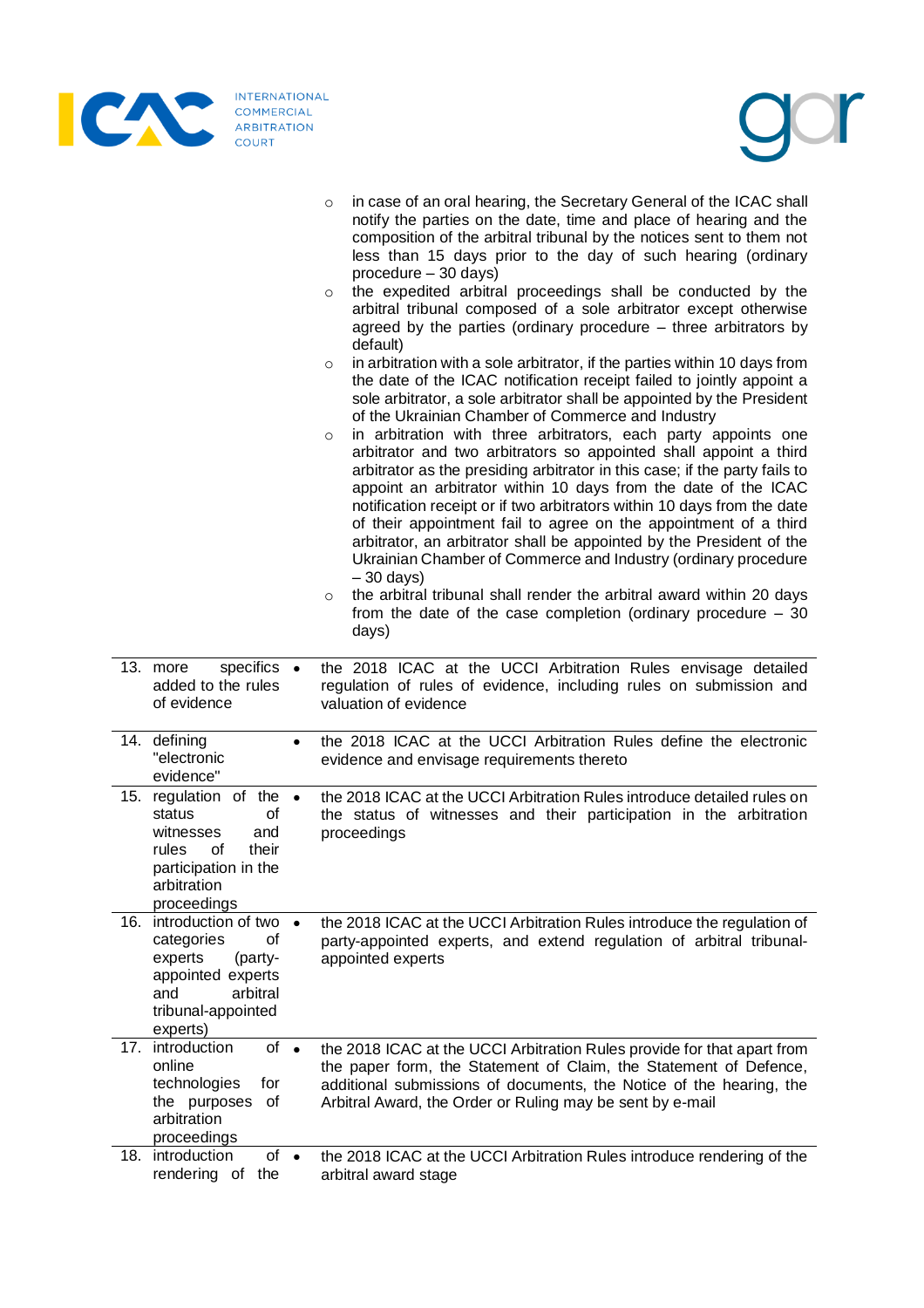

**INTERNATIONAL** COMMERCIAL<br>ARBITRATION COURT



| arbitral<br>award<br>stage                                                                                                         | $\circ$<br>$\circ$            | the Rules envisage that the Arbitral Tribunal shall render the<br>Arbitral Award within 30 days from the date of a case completion of<br>hearing<br>the Rules provide for that if one of the arbitrators fails to sign the<br>Arbitral Award, the ICAC President certifies this circumstance<br>specifying the reasons for the lack of the arbitrator's signature - in<br>this case, the date of rendering of the Arbitral Award is determined<br>with respect to the date of certification of this circumstance                                                                                                                                                                                                                                                                                                                                                                                                                                      |
|------------------------------------------------------------------------------------------------------------------------------------|-------------------------------|-------------------------------------------------------------------------------------------------------------------------------------------------------------------------------------------------------------------------------------------------------------------------------------------------------------------------------------------------------------------------------------------------------------------------------------------------------------------------------------------------------------------------------------------------------------------------------------------------------------------------------------------------------------------------------------------------------------------------------------------------------------------------------------------------------------------------------------------------------------------------------------------------------------------------------------------------------|
| $of \bullet$<br>19. change<br>approach<br>to<br>determination<br>οf<br>the date of<br>an<br>arbitral award                         |                               | the 2018 ICAC at the UCCI Arbitration Rules provide for that the Arbitral<br>Award is deemed to be rendered on the specified in the Arbitral Award<br>date, which is determined with respect to the date of the last signature<br>of an arbitrator, entering into the composition of the Arbitral Tribunal                                                                                                                                                                                                                                                                                                                                                                                                                                                                                                                                                                                                                                            |
| 20. introduction<br>of •<br>scrutiny of draft<br>arbitral awards<br>flexible •<br>21. more                                         | $\circ$<br>$\circ$<br>$\circ$ | the 2018 ICAC at the UCCI Arbitration Rules introduce scrutiny of draft<br>arbitral awards<br>before signing any Arbitral Award, the Arbitral Tribunal shall submit<br>the draft to the Secretary General of the ICAC, who, without<br>prejudice to the independence of the Arbitral Tribunal in making an<br>award, may draw attention of the Arbitral Tribunal to any identified<br>non-compliance of the draft Arbitral Award with the requirements of<br>the present Rules, including in relation to the form of the Arbitral<br>Award, errors, omissions or typos<br>the recommendations of the Secretary General of the ICAC shall<br>be considered within 10 days from the date of their receipt<br>failing to eliminate such inconsistencies, the General Secretary of<br>the ICAC may inform the ICAC Presidium about it<br>the 2018 ICAC at the UCCI Arbitration Rules introduce more flexible                                              |
| approach<br>to<br>arbitration<br>fees<br>and costs                                                                                 | $\circ$<br>$\circ$<br>$\circ$ | approach to arbitration fees and costs<br>the ICAC Presidium on the proposal of the Arbitral Tribunal may, in<br>connection with the special complexity of the case, the multiplicity<br>of claims or participants within one arbitral proceeding, the<br>significant time costs and expenses connected with arbitration,<br>decide to increase the size of the arbitration fee<br>the ICAC may grant a deferral in payment of the arbitration fee upon<br>the grounded request of the Claimant<br>in case of a repeated application to the ICAC and initiation of the<br>arbitral proceedings between the same parties to dispute, about the<br>same subject-matter and on the same merits in connection with the<br>setting aside of the ICAC award by the state court, the arbitration<br>fee shall be paid in the amount of 50% of the amount of the<br>arbitration fee to be due for payment, but not less than the amount<br>of the minimum fee |
| 22. regulation of the $\bullet$<br>time<br>for<br>limit<br>of<br>storage<br>materials of cases<br>considered by the<br><b>ICAC</b> |                               | the 2018 ICAC at the UCCI Arbitration Rules introduce the rule that the<br>cases that have been considered are stored in the ICAC within 10 years<br>from the date of the awards have been rendered                                                                                                                                                                                                                                                                                                                                                                                                                                                                                                                                                                                                                                                                                                                                                   |

\*For comparison of the respective provisions of the new 2018 ICAC at the UCCI Arbitration Rules and the 2007 ICAC at the UCCI Arbitration Rules please see **Schedule 1** to this document.

# **II. DIFFERENCES BETWEEN THE NEW 2018 ICAC AT THE UCCI ARBITRATION RULES AND THE 2007 ICAC AT THE UCCI ARBITRATION RULES AIMED AT INCREASE OF THE ARBITRATION EFFICIENCY**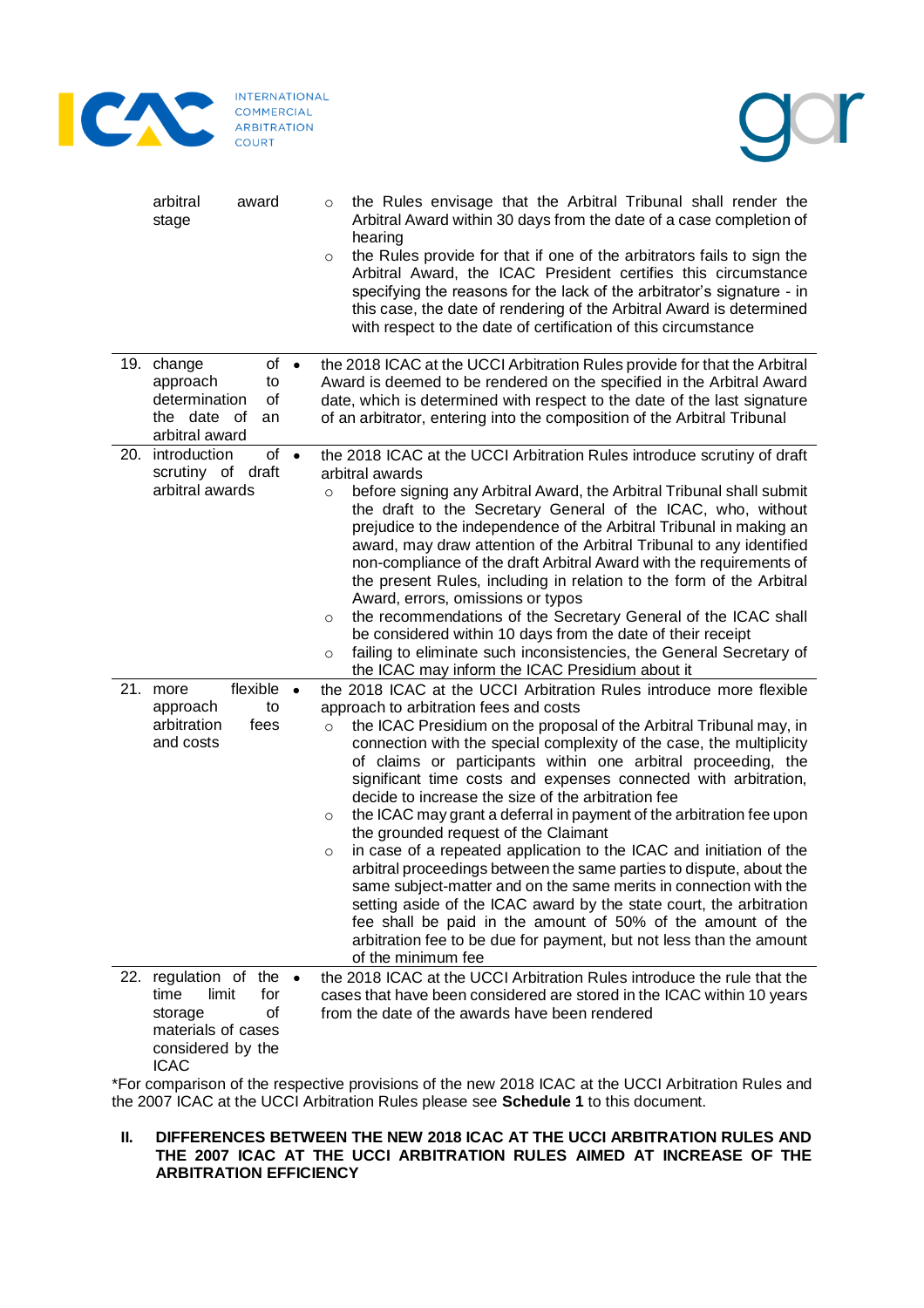



Pursuant to the ICAC at the UCCI statistics, approximately 90% of the cases at the ICAC at the UCCI are resolved for less than half of a year. 60% of the cases are resolved in no longer than 3 months, whereas less than 1% of the cases are resolved for more than 12 months.

The 2018 ICAC at the UCCI Arbitration Rules introduce additional tools to make the arbitration procedure more efficient and comfortable both for the parties, and the arbitrators.

|    | 2018 ICAC at the UCCI Arbitration Rules introduce the following notable amendments: |                                 |           |                                                                                                                                                                                                                                                                                                                                                                                                                                                                                                                                                                                                                                                                                                                                                                                                                                                                                                                                                                                                                                                                                                                                                                                                                                                                                                                                                                                                                                                                                                                                                                                                                                                                                                                                                                                                                                                                                                                                                                                                                                                                                                                                                                                                                                                                                                                                                                                                                                                                              |  |
|----|-------------------------------------------------------------------------------------|---------------------------------|-----------|------------------------------------------------------------------------------------------------------------------------------------------------------------------------------------------------------------------------------------------------------------------------------------------------------------------------------------------------------------------------------------------------------------------------------------------------------------------------------------------------------------------------------------------------------------------------------------------------------------------------------------------------------------------------------------------------------------------------------------------------------------------------------------------------------------------------------------------------------------------------------------------------------------------------------------------------------------------------------------------------------------------------------------------------------------------------------------------------------------------------------------------------------------------------------------------------------------------------------------------------------------------------------------------------------------------------------------------------------------------------------------------------------------------------------------------------------------------------------------------------------------------------------------------------------------------------------------------------------------------------------------------------------------------------------------------------------------------------------------------------------------------------------------------------------------------------------------------------------------------------------------------------------------------------------------------------------------------------------------------------------------------------------------------------------------------------------------------------------------------------------------------------------------------------------------------------------------------------------------------------------------------------------------------------------------------------------------------------------------------------------------------------------------------------------------------------------------------------------|--|
| 1. | regulation<br>of<br>management conferences                                          | case                            | $\bullet$ | the 2018 ICAC at the UCCI Arbitration Rules explicitly introduce<br>the concept of case management conferences                                                                                                                                                                                                                                                                                                                                                                                                                                                                                                                                                                                                                                                                                                                                                                                                                                                                                                                                                                                                                                                                                                                                                                                                                                                                                                                                                                                                                                                                                                                                                                                                                                                                                                                                                                                                                                                                                                                                                                                                                                                                                                                                                                                                                                                                                                                                                               |  |
| 2. | introduction<br>videoconferences                                                    | $of \bullet$                    |           | the 2018 ICAC at the UCCI Arbitration Rules allow to hold an<br>oral hearing and/or other meetings by videoconference                                                                                                                                                                                                                                                                                                                                                                                                                                                                                                                                                                                                                                                                                                                                                                                                                                                                                                                                                                                                                                                                                                                                                                                                                                                                                                                                                                                                                                                                                                                                                                                                                                                                                                                                                                                                                                                                                                                                                                                                                                                                                                                                                                                                                                                                                                                                                        |  |
| 3. | introduction<br>expedited<br>procedure                                              | of<br>the $\bullet$<br>arbitral |           | the 2018 ICAC at the UCCI Arbitration Rules introduce the<br>procedure of expedited arbitral proceedings, whereunder:<br>the arbitration fee shall be paid within 15 days (ordinary<br>$\circ$<br>procedure - 30 days)<br>the statement of defense shall be submitted within 10 days<br>$\circ$<br>upon the date of the statement of claim receipt (ordinary<br>procedure - 30 days)<br>the exchange of written statements of the parties on the<br>$\circ$<br>merits of the dispute is limited to filing a statement of claim<br>and a statement of defense and, if applicable, a<br>counterclaim and objections to a counter- claim, if, with due<br>regard for the case circumstances, the arbitral tribunal or,<br>before its constitution, the Secretary General of the ICAC<br>does not consider it appropriate to allow the parties to<br>submit additional written statements<br>the respondent is entitled to file a counter-claim or a set-off<br>$\circ$<br>statement within 10 days from the date of the statement of<br>claim receipt (ordinary procedure - 30 days)<br>the arbitral proceeding is carried out on the basis of written<br>$\circ$<br>materials only without an oral hearing unless, without<br>undue delay, either party requests it or the arbitral tribunal<br>shall not consider it expedient to conduct an oral hearing in<br>the light of the case circumstances<br>in case of an oral hearing, the Secretary General of the<br>$\circ$<br>ICAC shall notify the parties on the date, time and place of<br>hearing and the composition of the arbitral tribunal by the<br>notices sent to them not less than 15 days prior to the day<br>of such hearing (ordinary procedure - 30 days)<br>the expedited arbitral proceedings shall be conducted by<br>$\circ$<br>the arbitral tribunal composed of a sole arbitrator except<br>otherwise agreed by the parties (ordinary procedure - three<br>arbitrators by default)<br>in arbitration with a sole arbitrator, if the parties within 10<br>$\circ$<br>days from the date of the ICAC notification receipt failed to<br>jointly appoint a sole arbitrator, a sole arbitrator shall be<br>appointed by the President of the Ukrainian Chamber of<br>Commerce and Industry<br>in arbitration with three arbitrators, each party appoints one<br>$\circ$<br>arbitrator and two arbitrators so appointed shall appoint a<br>third arbitrator as the presiding arbitrator in this case; if the |  |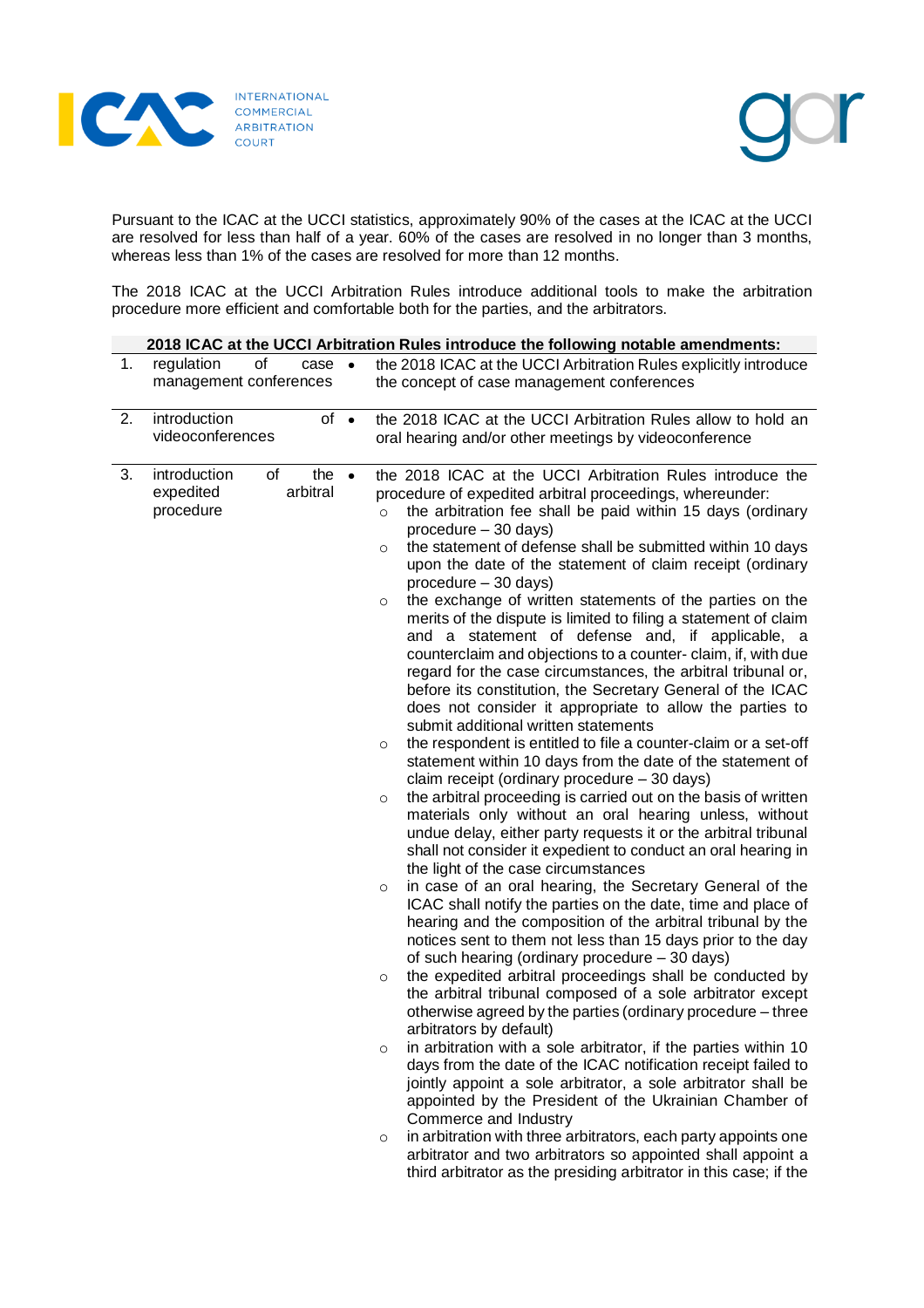

**icr** 

|    |                                                                                                                   |  | party fails to appoint an arbitrator within 10 days from the<br>date of the ICAC notification receipt or if two arbitrators<br>within 10 days from the date of their appointment fail to<br>agree on the appointment of a third arbitrator, an arbitrator<br>shall be appointed by the President of the Ukrainian<br>Chamber of Commerce and Industry (ordinary procedure -<br>30 days)<br>the arbitral tribunal shall render the arbitral award within 20<br>$\Omega$<br>days from the date of the case completion (ordinary<br>procedure - 30 days)                                                                                              |
|----|-------------------------------------------------------------------------------------------------------------------|--|----------------------------------------------------------------------------------------------------------------------------------------------------------------------------------------------------------------------------------------------------------------------------------------------------------------------------------------------------------------------------------------------------------------------------------------------------------------------------------------------------------------------------------------------------------------------------------------------------------------------------------------------------|
| 4. | "electronic •<br>defining<br>evidence"                                                                            |  | the 2018 ICAC at the UCCI Arbitration Rules define the<br>electronic evidence and envisage requirements thereto                                                                                                                                                                                                                                                                                                                                                                                                                                                                                                                                    |
| 5. | introduction<br>of<br>online $\bullet$<br>the<br>technologies<br>for<br>purposes of<br>arbitration<br>proceedings |  | the 2018 ICAC at the UCCI Arbitration Rules provide for that<br>apart from the paper form, the Statement of Claim, the<br>Statement of Defence, additional submissions of documents,<br>the Notice of the hearing, the Arbitral Award, the Order or Ruling<br>may be sent by e-mail                                                                                                                                                                                                                                                                                                                                                                |
| 6. | introduction of the stage of<br>$\bullet$<br>rendering of the arbitral<br>award                                   |  | the 2018 ICAC at the UCCI Arbitration Rules introduce the<br>stage of rendering of the arbitral award<br>the Rules envisage that the Arbitral Tribunal shall render<br>$\circ$<br>the Arbitral Award within 30 days from the date of a case<br>completion of hearing<br>the Rules provide for that if one of the arbitrators fails to<br>$\circ$<br>sign the Arbitral Award, the ICAC President certifies this<br>circumstance specifying the reasons for the lack of the<br>arbitrator's signature - in this case, the date of rendering of<br>the Arbitral Award is determined with respect to the date of<br>certification of this circumstance |

\*For comparison of the respective provisions of the new 2018 ICAC at the UCCI Arbitration Rules and the 2007 ICAC at the UCCI Arbitration Rules please see **Schedule 1** to this document.

# **III. THE LEADERSHIP OF ICAC UKRAINE**

The functions of the body that administers the proceedings are split between the ICAC President, ICAC Secretariat and President of the Chamber of Commerce and Industry, acting as an appointing authority. The ICAC is run by the ICAC President, who "shall organize the activities of the ICAC, fulfil duties within its competence in accordance with these Rules, represent and act on behalf on the ICAC in Ukraine and abroad" (Article 8(2)).

The ICAC Presidium comprises the ICAC President, its deputies and seven members appointed by the Chamber of Commerce Presidium. As of January 1, 2018, the ICAC Presidium includes: Mr M. Selivon, Ms L. Vynokurova, Ms T. Zakharchenko, Ms I. Yemelyanova, Mr O. Krupchan, Ms E. Pashchenko, Mr O. Podtserkovnyi, Mr Y. Prytyka, Mr M. Teplyuk, Ms Y. Chernykh.

The administrative body that is vested with the powers to provide the basic administrative support to the arbitration proceedings is the ICAC Secretariat (Article 9). ICAC Secretariat is headed by the ICAC Secretary General. The ICAC Secretariat organises and keeps correspondence between parties themselves and parties and an arbitration tribunal (Articles 9, 11, 19, 20, 31, 33, 55, 63); makes all notifications to parties to arbitration proceedings and arbitrators (Articles 11, 17, 18, 46).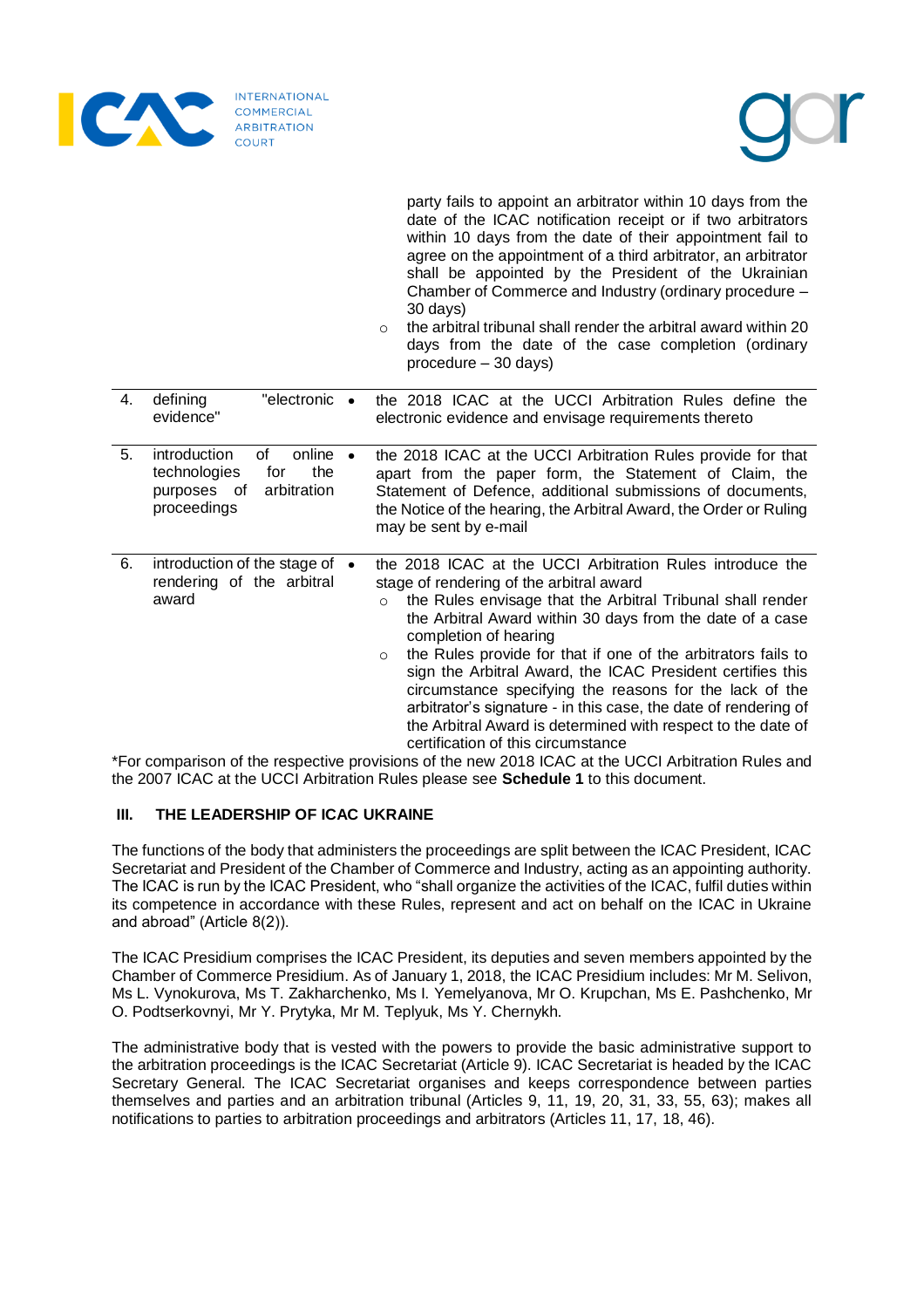



The appointing authority for the ICAC is the President of Chamber of Commerce and Industry of Ukraine. He or she appoints arbitrators where parties have failed to do so within the prescribed time limits (Articles 31, 45(6), para. 3 of Section VII).

\*Please see the relevant Articles of the 2018 ICAC at the UCCI Arbitration Rules at **Schedule 2** to this document.

# **IV. THE DRAFTING COMMITTEE**

The Drafting Committee for the purposes of the 2018 ICAC at the UCCI Arbitration Rules was composed of:

- the ICAC at the UCCI officers
- the ICAC at the UCCI arbitrators
- prominent Ukrainian and foreign arbitration scholars and practitioners

# **V. SOURCES OF INSPIRATION FOR THE NEW ICAC AT THE UCCI ARBITRATION RULES**

The 2018 ICAC at the UCCI Arbitration Rules were drafted taking into consideration the following:

- world trends
- arbitration rules of the world's prominent arbitral institutions
- 2017 reform of Ukrainian procedural legislation
- experience of the ICAC at the UCCI gained within the last 25 years while 10300 cases have been resolved and awards rendered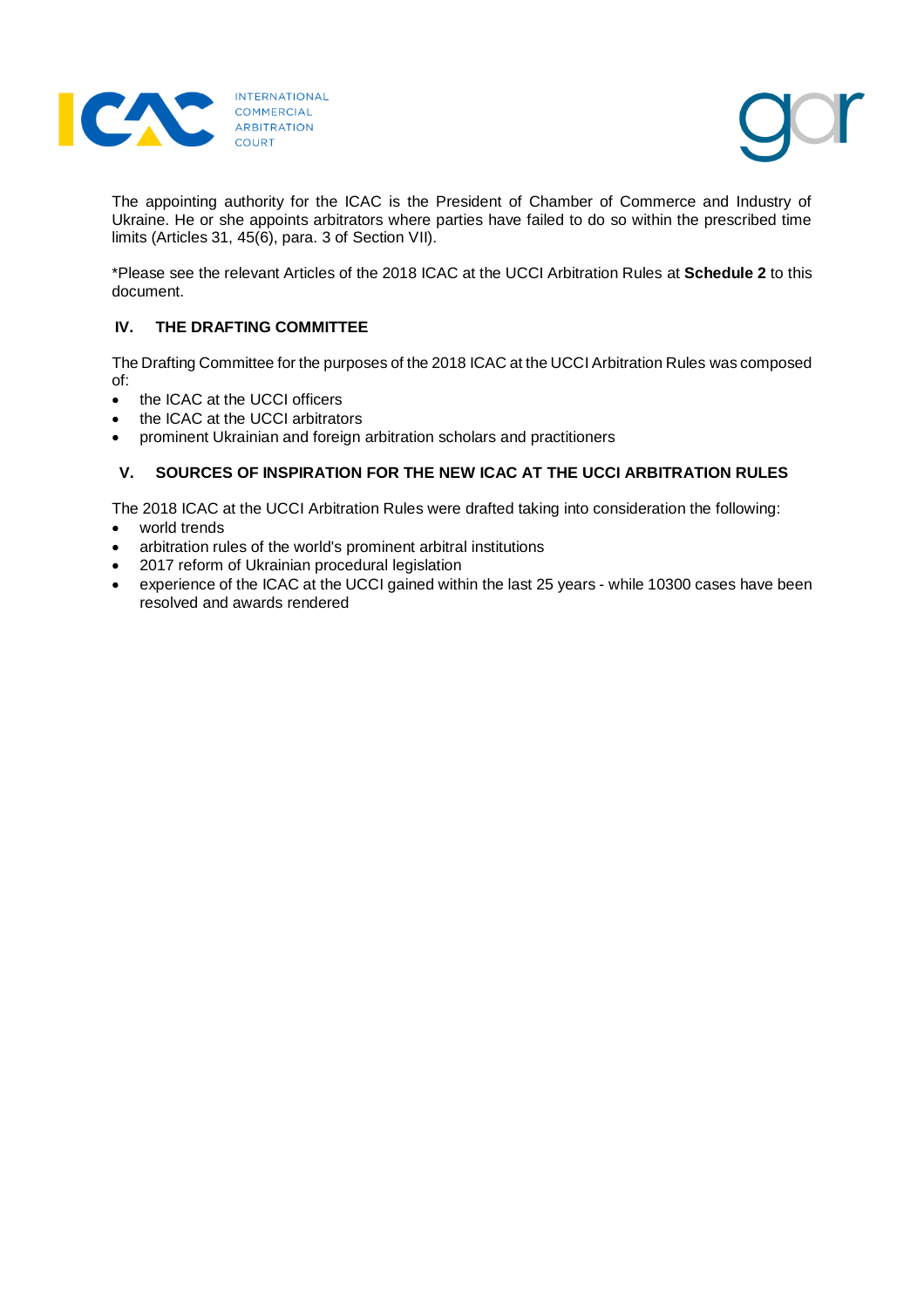

## **INTERNATIONAL** COMMERCIAL ARBITRATION

## **SCHEDULE 1**

### **2007 ICAC at the UCCI Arbitration Rules 2018 ICAC at the UCCI Arbitration Rules**

**Application of the ICAC Arbitration Rules** No detailed provisions regulating application of the ICAC Detailed provisions regulating application of the ICAC Arbitration Rules. Arbitration Rules. Article 2(1)

The ICAC shall accept for arbitration disputes subject to an agreement in writing between the parties to refer to the ICAC all or certain disputes that have arisen or may arise between them in respect of a defined legal relationship, whether contractual or not. […]

### Article 4(1)

The ICAC shall accept for arbitration disputes subject to an agreement in writing (an undertaking) between the parties to refer to the ICAC all or certain disputes that have arisen or may arise between them in respect of a defined legal relationship, whether contractual or not. An arbitration agreement may be in the form of arbitration clause in a contract or in the form of a separate agreement. […]

### **Article 2**

**1. The arbitral proceeding in the ICAC is being conducted in accordance with the ICAC Rules. The ICAC Rules shall be approved by the Presidium of the Ukrainian Chamber of Commerce and Industry on the proposal of the ICAC Presidium.**

**2. Where the parties have agreed to submit the dispute to the ICAC, they shall be ipso facto deemed to have agreed on applying to the Rules.**

**3. In any case where the parties have agreed to refer the dispute in accordance with the provisions of the ICAC Rules and have not agreed an arbitral institution or have inaccurately/incompletely specified the name of the ICAC, it is considered that the parties agree to submit the dispute to the ICAC.**

**4. For all matters not expressly provided in the ICAC Rules, the Arbitral Tribunal, parties, third parties and other parties involved in the arbitral proceedings (reporter, experts, interpreters, witnesses) shall act at all times in good faith, respecting the spirit of the ICAC Rules, and shall make every reasonable effort to ensure fair, expeditious and cost-effective final order of the dispute and enforceability of the Arbitral Award.**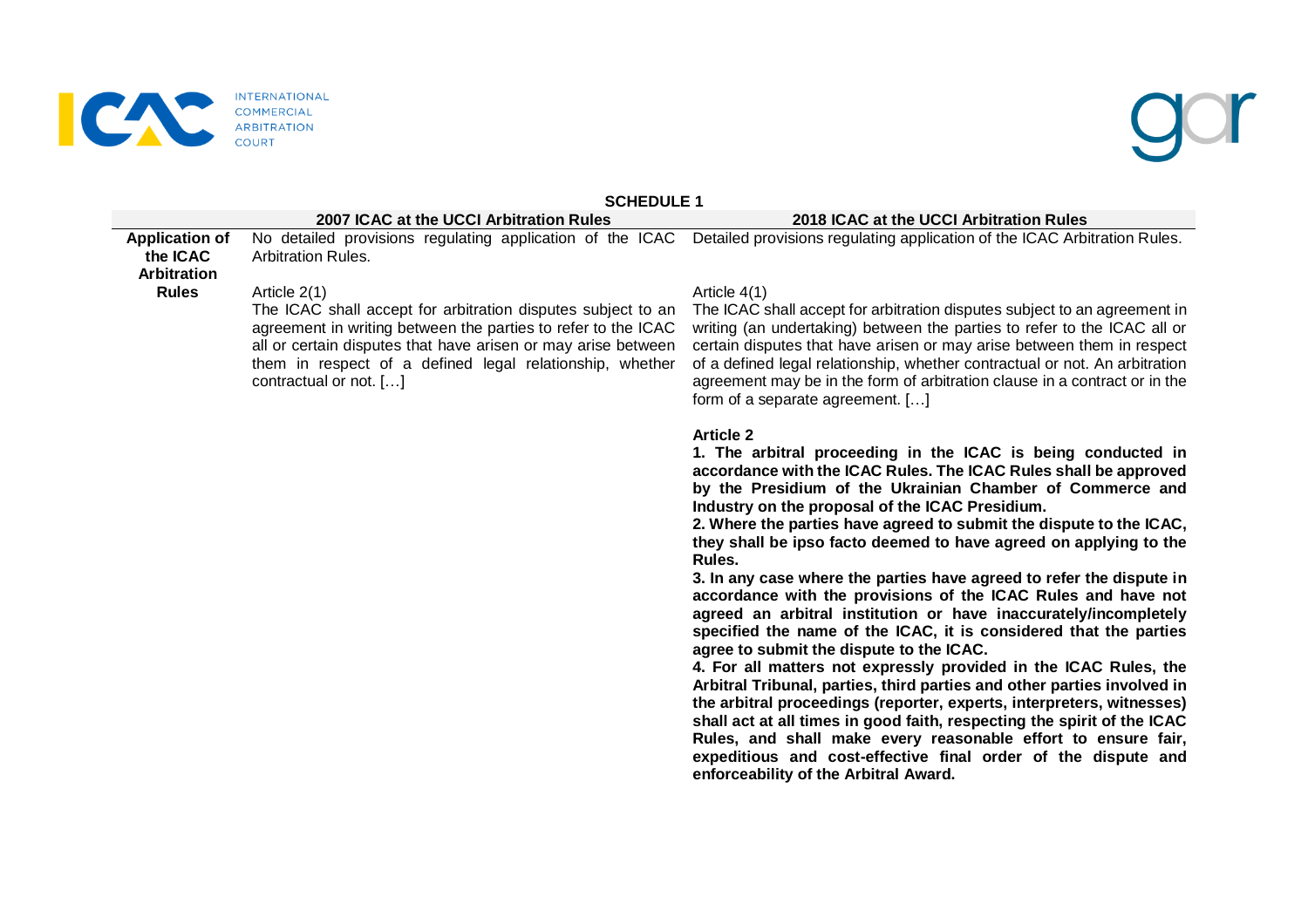

|                                                       | 2007 ICAC at the UCCI Arbitration Rules                                                                                                                                                                                                                                                                                                                                                                                                                                                                                                                                                                                                                                                                                                                                                                                                                                                                                                                                                                                                                                                                                                                                                                                                                                                            | 2018 ICAC at the UCCI Arbitration Rules                                                                                                                                                                                                                                                                                                                                                                                                                                                                                                                                                                                                                                                                                                                                                                                                                                                                                                                                                                                                                                                                                                                                                                                                                                                                                                                                                                                                                                                                                                                                                                                                                                                                                                                                                                                                                                                                                                              |
|-------------------------------------------------------|----------------------------------------------------------------------------------------------------------------------------------------------------------------------------------------------------------------------------------------------------------------------------------------------------------------------------------------------------------------------------------------------------------------------------------------------------------------------------------------------------------------------------------------------------------------------------------------------------------------------------------------------------------------------------------------------------------------------------------------------------------------------------------------------------------------------------------------------------------------------------------------------------------------------------------------------------------------------------------------------------------------------------------------------------------------------------------------------------------------------------------------------------------------------------------------------------------------------------------------------------------------------------------------------------|------------------------------------------------------------------------------------------------------------------------------------------------------------------------------------------------------------------------------------------------------------------------------------------------------------------------------------------------------------------------------------------------------------------------------------------------------------------------------------------------------------------------------------------------------------------------------------------------------------------------------------------------------------------------------------------------------------------------------------------------------------------------------------------------------------------------------------------------------------------------------------------------------------------------------------------------------------------------------------------------------------------------------------------------------------------------------------------------------------------------------------------------------------------------------------------------------------------------------------------------------------------------------------------------------------------------------------------------------------------------------------------------------------------------------------------------------------------------------------------------------------------------------------------------------------------------------------------------------------------------------------------------------------------------------------------------------------------------------------------------------------------------------------------------------------------------------------------------------------------------------------------------------------------------------------------------------|
| <b>Content of the</b><br><b>Statement of</b><br>Claim | Article 18<br>1. The Statement of Claim shall include:<br>- the name of the ICAC;<br>- full names, postal addresses (in the language of the<br>addressee's country or in the English language), telephone<br>and fax numbers of the parties; bank details of the Claimant;<br>- amount of the claim;<br>- substantiation of the jurisdiction of the ICAC;<br>- demands of the Claimant:<br>- a statement of the factual circumstances supporting the<br>claim;<br>- evidence to confirm such circumstances;<br>- substantiation of the Claimant's demands with reference to<br>the applicable law;<br>- calculation of the amounts to be recovered or disputed;<br>- a list of documents attached to the Statement of Claim.<br>2. The Claimant may refer in the Claimant of Claim to the<br>documents or other evidence he will submit later on.<br>3. The Statement of Claim shall be signed by an authorized<br>person and shall be accompanied by the documentary<br>evidence of his powers.<br>4. Attached to the Statement of Claim are:<br>- copies of the Statement of Claim and attached to it<br>documents for the Respondent(s) and the Arbitral Tribunal;<br>- evidence to confirm the circumstances, on which the claim is<br>based;<br>- a proof of payment of the registration fee. | Article 14<br>1. The Statement of Claim shall contain the following information:<br>1) the date;<br>2) the full name of the parties, the place of their location (habitual<br>residence), postal addresses (in the language of the addressee's<br>country or in the English language), telephone and fax numbers, e-mails<br>of the parties, bank details of the Claimant;<br>3) the contact details of the person representing the Claimant, if<br>any, his postal address (in the language of the addressee's country<br>or in the English language), telephone and fax numbers, e-mail;<br>4) an amount of the claim;<br>5) a substantiation of the jurisdiction of the ICAC;<br>6) a confirmation that pre-arbitral proceedings had been adhered to<br>if such proceedings were provided for in the arbitration agreement;<br>7) the proposals as to the applicable rules of law and the language<br>of the arbitral proceedings, provided that the parties failed to<br>determine them in the arbitration agreement;<br>8) the demands of the Claimant and a statement of the factual<br>circumstances supporting the claim;<br>9) an appointment on the evidence to confirm such Statement of Claim;<br>10) a substantiation of the Claimant's demands with reference to the<br>applicable rules of law;<br>11) a calculation of the amounts to be covered by each demand;<br>12) a list of documents attached to the Statement of Claim and other<br>files.<br>2. If it appears from the agreement of the parties, the Statement of<br>Claim shall include information on the constitution of the Arbitral<br>Tribunal, in particular on the arbitrator appointed by the Claimant or<br>a sole arbitrator agreed by the parties.<br>3. The Statement of Claim's accompanying documents are:<br>1) the copies of the Statement of Claim and the documents attached<br>thereto for the Respondent(s) and the Arbitral Tribunal in the number of |
|                                                       |                                                                                                                                                                                                                                                                                                                                                                                                                                                                                                                                                                                                                                                                                                                                                                                                                                                                                                                                                                                                                                                                                                                                                                                                                                                                                                    |                                                                                                                                                                                                                                                                                                                                                                                                                                                                                                                                                                                                                                                                                                                                                                                                                                                                                                                                                                                                                                                                                                                                                                                                                                                                                                                                                                                                                                                                                                                                                                                                                                                                                                                                                                                                                                                                                                                                                      |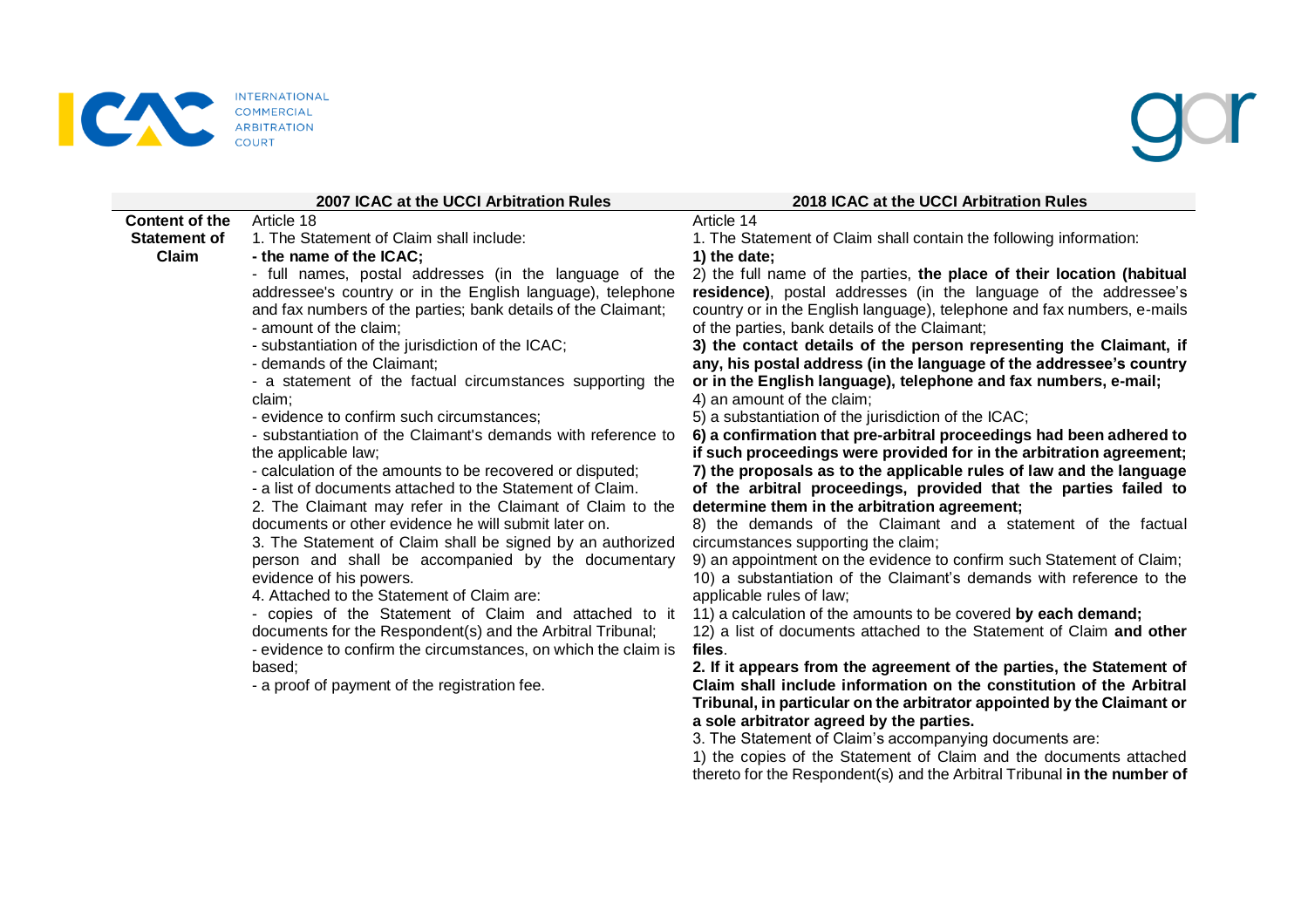



|                        | 2007 ICAC at the UCCI Arbitration Rules | 2018 ICAC at the UCCI Arbitration Rules                                                                                                                                                                                                                                                                                                                                                                                                                                                                                                                                                                                                                                                                                                                                                                                                                                                                                                                                                                                                                                                                                                                                                                                                                                                                                                                      |
|------------------------|-----------------------------------------|--------------------------------------------------------------------------------------------------------------------------------------------------------------------------------------------------------------------------------------------------------------------------------------------------------------------------------------------------------------------------------------------------------------------------------------------------------------------------------------------------------------------------------------------------------------------------------------------------------------------------------------------------------------------------------------------------------------------------------------------------------------------------------------------------------------------------------------------------------------------------------------------------------------------------------------------------------------------------------------------------------------------------------------------------------------------------------------------------------------------------------------------------------------------------------------------------------------------------------------------------------------------------------------------------------------------------------------------------------------|
|                        |                                         | copies required under provisions of Article 11 (Part 1) of the present<br>Rules;<br>2) the duly certified documents confirming factual circumstances<br>supporting the Claim and legal status of the Claimant;<br>3) a proof of the registration fee payment.<br>4. The Statement of Claim shall be signed by an authorized person and<br>shall be accompanied by the documentary evidence of his authorities.<br>5. The Claimant may refer in the Statement of Claim to the documents or<br>other evidence he will submit later on.                                                                                                                                                                                                                                                                                                                                                                                                                                                                                                                                                                                                                                                                                                                                                                                                                         |
| Amount of the<br>claim | No similar provisions.                  | <b>Article 15</b><br>1. The amount of the Claim is determined as follows:<br>1) in Claims for the recovery of money: by demanded amount, when<br>the recovery concerns interests that continue to be accrued: by the<br>amount accrued at the date of the claim's filing;<br>2) in Claims for reclamation of property: by value of this property;<br>3) in Claims for the recognition or transformation of a legal<br>relationship: by value of the legal relationship subject matter as of<br>the date of the claim's filing;<br>4) in Claims concerning specific action or omission: on the basis of<br>the available data on the Claimant's property interests.<br>2. In Claims which consist of several demands, the amount of the<br>Claim is stipulated by total amount of all demands.<br>3. The Claimant is obliged to indicate in the Statement of Claim the<br>amount of the Claim also in those cases when his Claim or part<br>thereof is non-monetary.<br>4. The demands on the reimbursement of the arbitration fee and<br>expenses, as well as costs incurred by the parties and concerned<br>to their participation in the arbitration proceedings are excluded<br>from the amount of the Claim.<br>5. If the Claimant has not stated or misstated the amount of the<br>Claim, the ICAC President or the Arbitral Tribunal shall, on its own |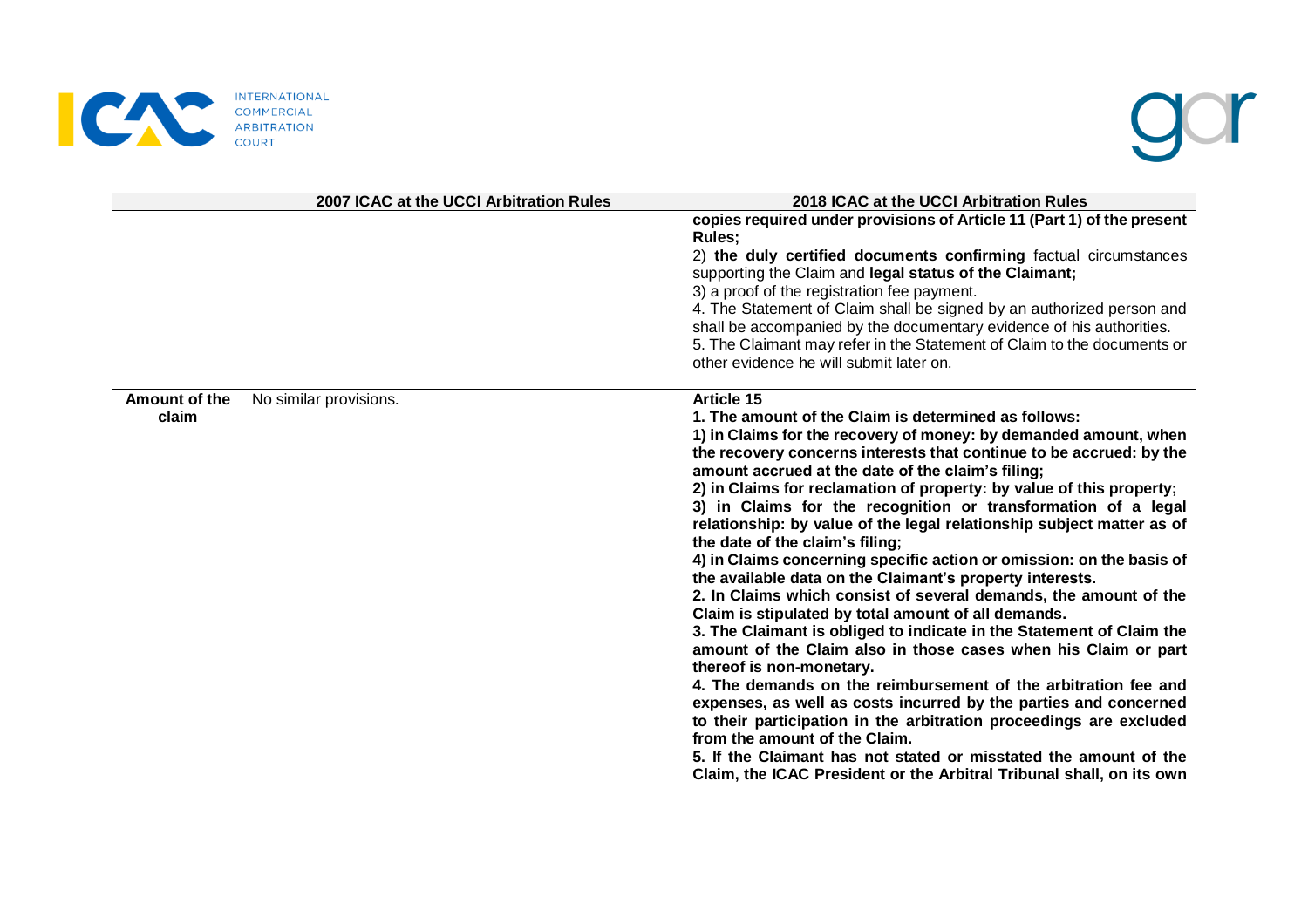

### **2007 ICAC at the UCCI Arbitration Rules 2018 ICAC at the UCCI Arbitration Rules**

**initiative or upon the request of the Respondent, determine the amount of the claim on the basis of the available data.**

### **Submission and forwarding of documents during arbitral proceedings** Article 15(4) 4. The statements of claim, statements of defence, notices of the hearing, arbitral awards, orders or rulings shall be sent to the party by registered mail with an advice of delivery or by courier mail, as well as may be handed over personally to the representative of a party against receipt. **The documents shall be sent by courier mail at the request of either of the parties and at its expense.** Other documents and communications may be sent by ordinary mail, by wire, fax, email, or otherwise, provided that a record is made of the communication sent, and also may be handed over personally to the representative of a party against receipt. Article 11(4) The Statement of Claim, the Statement of Defence, additional submissions of documents, the Notice of the hearing, the Arbitral Award, the Order or Ruling shall be sent to the party by registered mail with an advice of delivery or by courier mail, as well as may be handed over personally to the representative of a party against receipt. **Apart from the paper form, these documents may be sent to the party by e-mail.** Other documents and communications may be sent by ordinary mail, by facsimile message, wire, e-mail, or otherwise, provided that a record is made of the communication sent, and also may be handed over personally to the representative of the party against receipt. **Participation of third parties** Article 43 1. A third party may join in the arbitral proceedings **only under the consent of the parties in dispute**. Invitation of a third party to participate in the arbitration shall require, apart from the consent of the parties in dispute, the consent of the person invited. **The consent of a third party to the invitation shall be in writing.**  The invitation of a third party may **only** be requested before the end of the period for the Statement of Defence to be submitted. Article 22 1. A third party is allowed to join or to be involved in the arbitral proceedings provided that: - **all parties and a third party are bound by one arbitration agreement; or** - all parties and a third party have agreed to conduct the arbitral proceedings with the participation of such third party **within the time limits that should not exceed 15 days from the date of the request receipt unless the Secretary General of the ICAC or the Arbitral Tribunal has established a longer period having regard to some definite circumstances.** 2. A petition for joinder of a third party or a petition for involvement of a third party into the arbitral proceedings shall be declared before the time limits for submission of the Statement of Defence to the Statement of Claim expire. **If there are valid reasons, this period may be extended by the Secretary General of the ICAC, and after the constitution of the Arbitral Tribunal this period may be extended by a Presiding**

**arbitrator or a sole arbitrator.**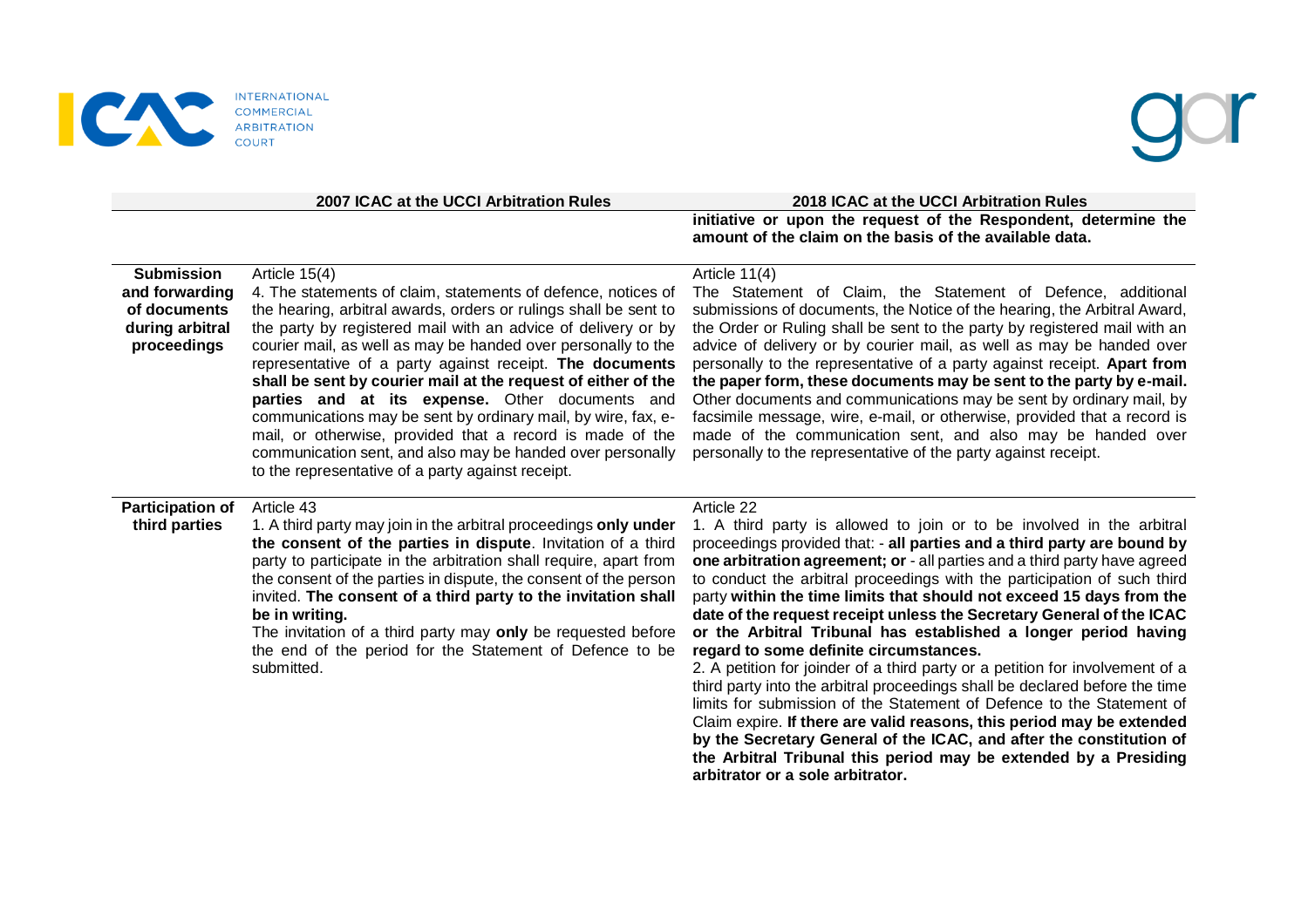

# gor

|                                   | 2007 ICAC at the UCCI Arbitration Rules                                                                                                                                                                                                                                                                                                                                                                                                                                                                                                                                                                                                                                                                    | 2018 ICAC at the UCCI Arbitration Rules                                                                                                                                                                                                                                                                                                                                                                                                                                                                                                                                                                                                                                                                                                                                                                                                                                                                                                                                                                             |
|-----------------------------------|------------------------------------------------------------------------------------------------------------------------------------------------------------------------------------------------------------------------------------------------------------------------------------------------------------------------------------------------------------------------------------------------------------------------------------------------------------------------------------------------------------------------------------------------------------------------------------------------------------------------------------------------------------------------------------------------------------|---------------------------------------------------------------------------------------------------------------------------------------------------------------------------------------------------------------------------------------------------------------------------------------------------------------------------------------------------------------------------------------------------------------------------------------------------------------------------------------------------------------------------------------------------------------------------------------------------------------------------------------------------------------------------------------------------------------------------------------------------------------------------------------------------------------------------------------------------------------------------------------------------------------------------------------------------------------------------------------------------------------------|
| Procedural<br>legal<br>succession | No similar provisions.                                                                                                                                                                                                                                                                                                                                                                                                                                                                                                                                                                                                                                                                                     | <b>Article 23</b><br>1. In the event of termination of the activities of the legal entity,<br>change of a creditor or a debtor in the obligation, death of an<br>individual or declaration of a natural person deceased or missing,<br>and also in other cases of replacement of the party in disputable<br>legal relations, the ICAC President (before the constitution of the<br>Arbitral Tribunal) or the Arbitral Tribunal upon the written petition<br>of the party or/and the successor with regard to the arbitration<br>agreement content and all circumstances related to the case may<br>engage a legal successor of the respective party in the arbitral<br>proceedings. All acts committed in the course of the arbitral<br>proceedings before the legal successor enters into it are binding on<br>him.                                                                                                                                                                                                |
| <b>Interim</b><br>measures        | Article 4<br>1. The President of the ICAC or the Arbitral Tribunal if already<br>composed may, at the request of a party, if it considers the<br>request to be justified, determine the amount and the form of<br>the security for the claim.<br>2. The Order of the ICAC for determination of the amount and<br>the form of the security for the claim shall be binding for the<br>parties and shall be in force until a final arbitral award will be<br>made.<br>3. It is not incompatible with an arbitration agreement for<br>a party to request, before or during arbitral proceedings,<br>from a competent state court an interim measure of<br>protection and for this court to grant such measure. | Article 25<br>1. The ICAC President, and the Arbitral Tribunal after it being composed,<br>may upon the written request of either party, if it considers the petition<br>to be justified, determine the size and the form of the Claim security (the<br>interim measures).<br>2. A petition for interim measures shall contain the following:<br>1) the date; 2) the full name of the parties and their representatives,<br>the place of their location (habitual residence), postal addresses,<br>telephone and fax numbers, e-mails;<br>3) a brief statement of the factual circumstances supporting the<br>claim;<br>4) a reference to requested interim measures;<br>5) a substantiation of necessity of the adoption of the requested<br>interim measures;<br>6) a list of attached documents.<br>A petition for interim measures shall be signed by an authorized<br>person.<br>3. The interim measures shall be commensurate with the declared<br>claims and be applied only in the case where the applicant |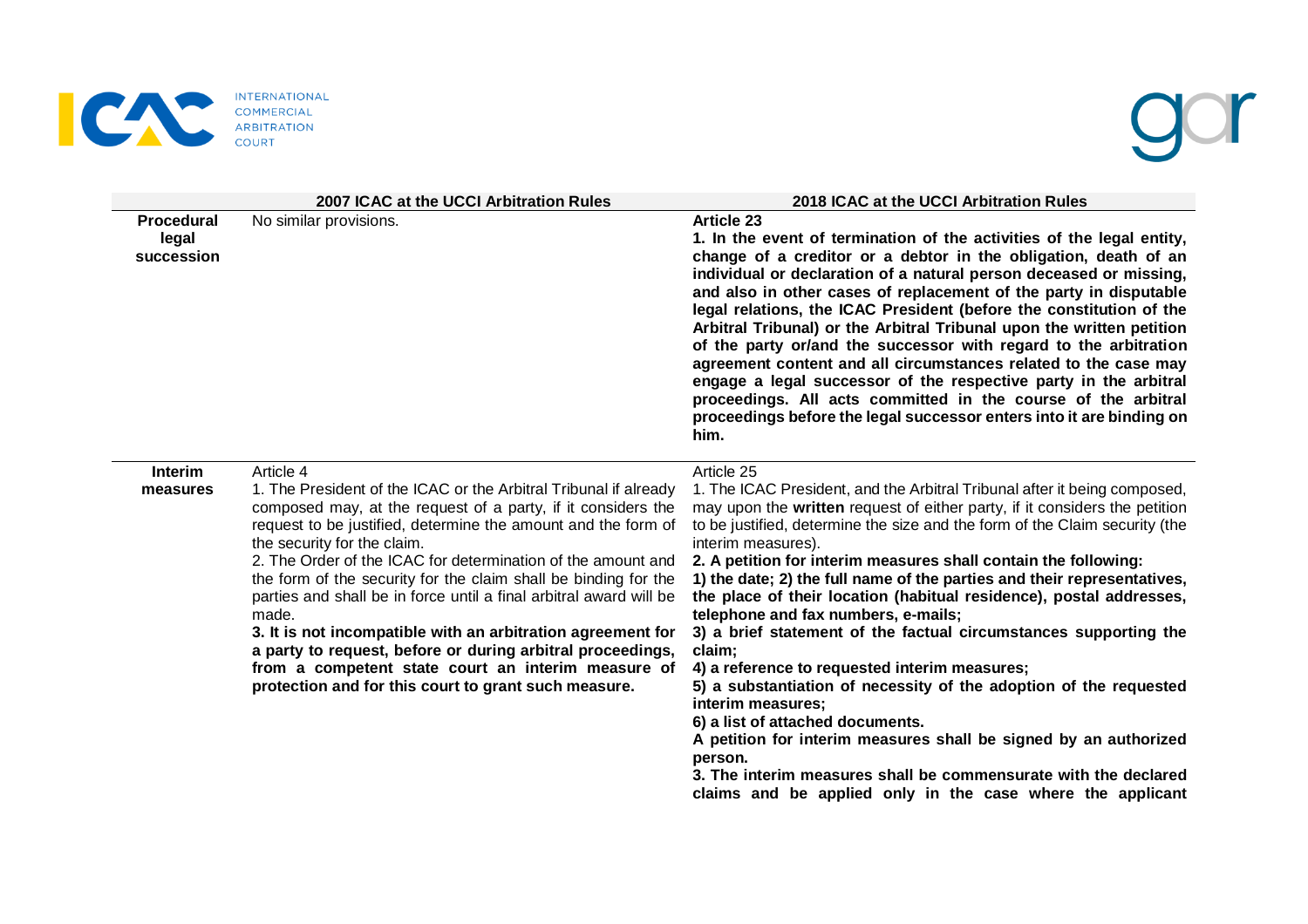

### **2007 ICAC at the UCCI Arbitration Rules 2018 ICAC at the UCCI Arbitration Rules**

**documentarily substantiated the necessity of their adoption taking into account the link between the specific measures to secure the claim and the content of claims, the circumstances on which the Statement of Claim is based and the evidence that is submitted in support of filed application.** 

4. The order for determination of the size and the form of the Claim security shall be binding on the parties, **executed immediately** and shall be in force until the final Arbitral Award is made, **if it was not modified or terminated previously pursuant to Article 26 of the present Rules.**

### **Article 26**

**1. The ICAC President (before the constitution of the Arbitral Tribunal) or the Arbitral Tribunal on its own initiative or upon the reasonable request of either party may modify or terminate the granted interim measures taking into account circumstances of the case and the evidence produced by the parties.**

**2. The provision by the party, with respect to which the interim measures have been taken, of an alternative security by depositing funds to deposit an account of the Ukrainian Chamber of Commerce and Industry or by providing a bank guarantee, pledgery or other financial security is the basis for changing the interim measures within the time limits requested by the party upon the decision of the ICAC President or the Arbitral Tribunal.** 

**3. The ICAC President (before the constitution of the Arbitral Tribunal) or the Arbitral Tribunal may require either party to disclose promptly the information of any material alteration in the circumstances on the basis of which the measure was requested or granted.** 

**4. The Arbitral Tribunal is not bound by motives of the order on the determination of the size and form of the Claim security rendered by the ICAC President.**

**Article 27**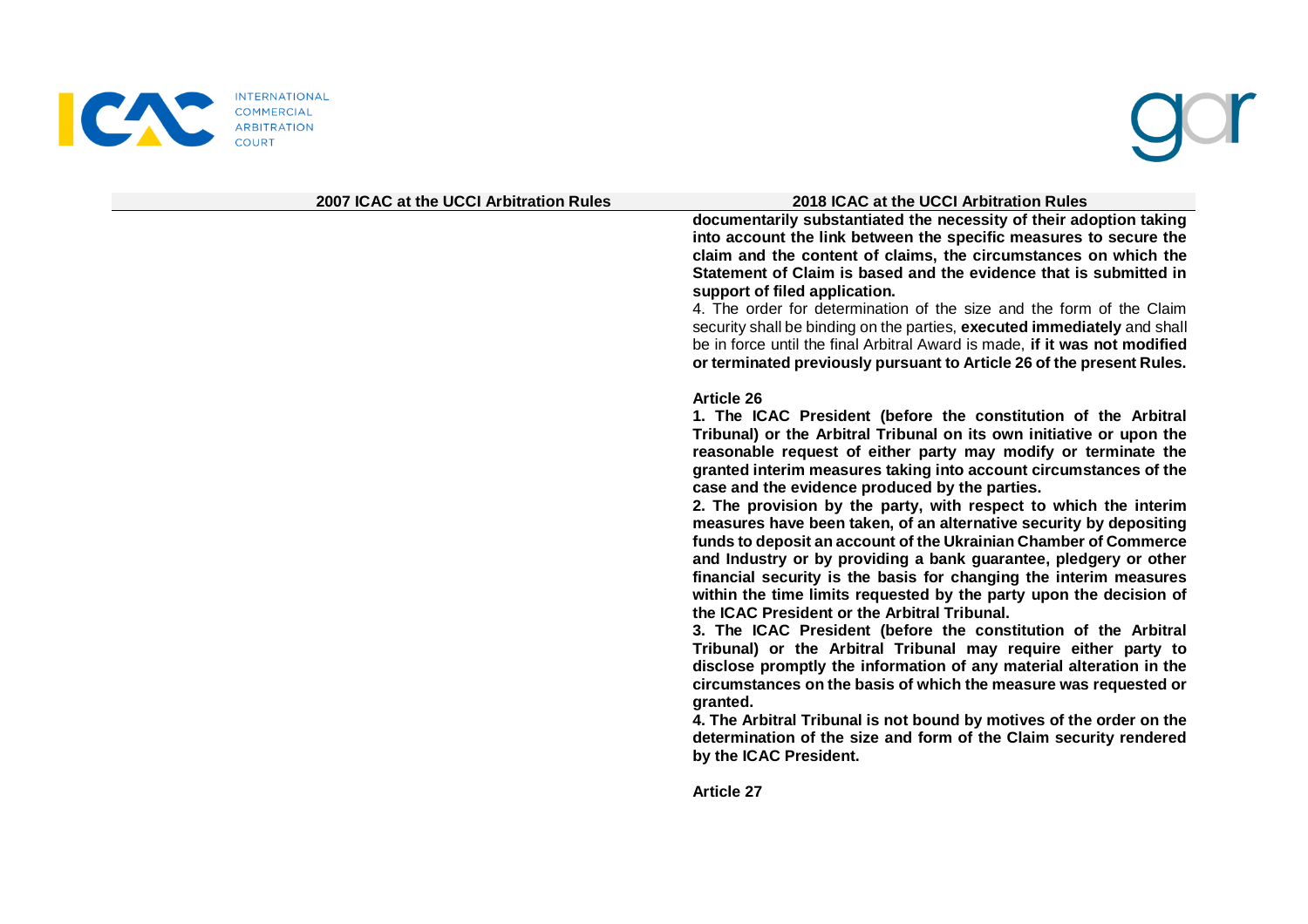

### **2007 ICAC at the UCCI Arbitration Rules 2018 ICAC at the UCCI Arbitration Rules**

**1. The ICAC President (before the constitution of the Arbitral Tribunal) or the Arbitral Tribunal, allowing the Claim security on its own initiative or upon the petition of a party, may require a party in favor of which the interim measures have been granted to provide the security of the reimbursement for possible damages (the Crossundertaking in damages) by depositing funds to deposit an account of the Ukrainian Chamber of Commerce and Industry or by providing a bank guarantee, pledgery or any other financial security upon the issued the order.**

**2. Failure by the party requesting for the interim measures to carry out the Order on cross-undertaking in damages within the time limits specified in the order, may be a ground for the refusal of security for a Claim or setting aside of the already issued order on the interim measures.**

### **Article 28**

**1. The party requesting an interim measure shall be liable for any costs and damages caused by this measure to the other party if the Arbitral Tribunal later determines that, in these circumstances this measure should not have been ordered or this order should not have been passed, including the case of rejection of claims.** 

**2. The recovery of damages caused by the interim measures is carried out primarily due to the Cross-undertaking in damages.** 

**3. The Arbitral Tribunal, taking into account requirements of sufficiency, reasonableness and fairness, may at the request of the injured party grant the reimbursement of such costs and damages while rendering the arbitral award or order.**

### **Article 29**

**1. In case the party has applied to the competent state court with a request to take measures to secure the claim filed with the ICAC, and also when such a court has issued a ruling or other procedural**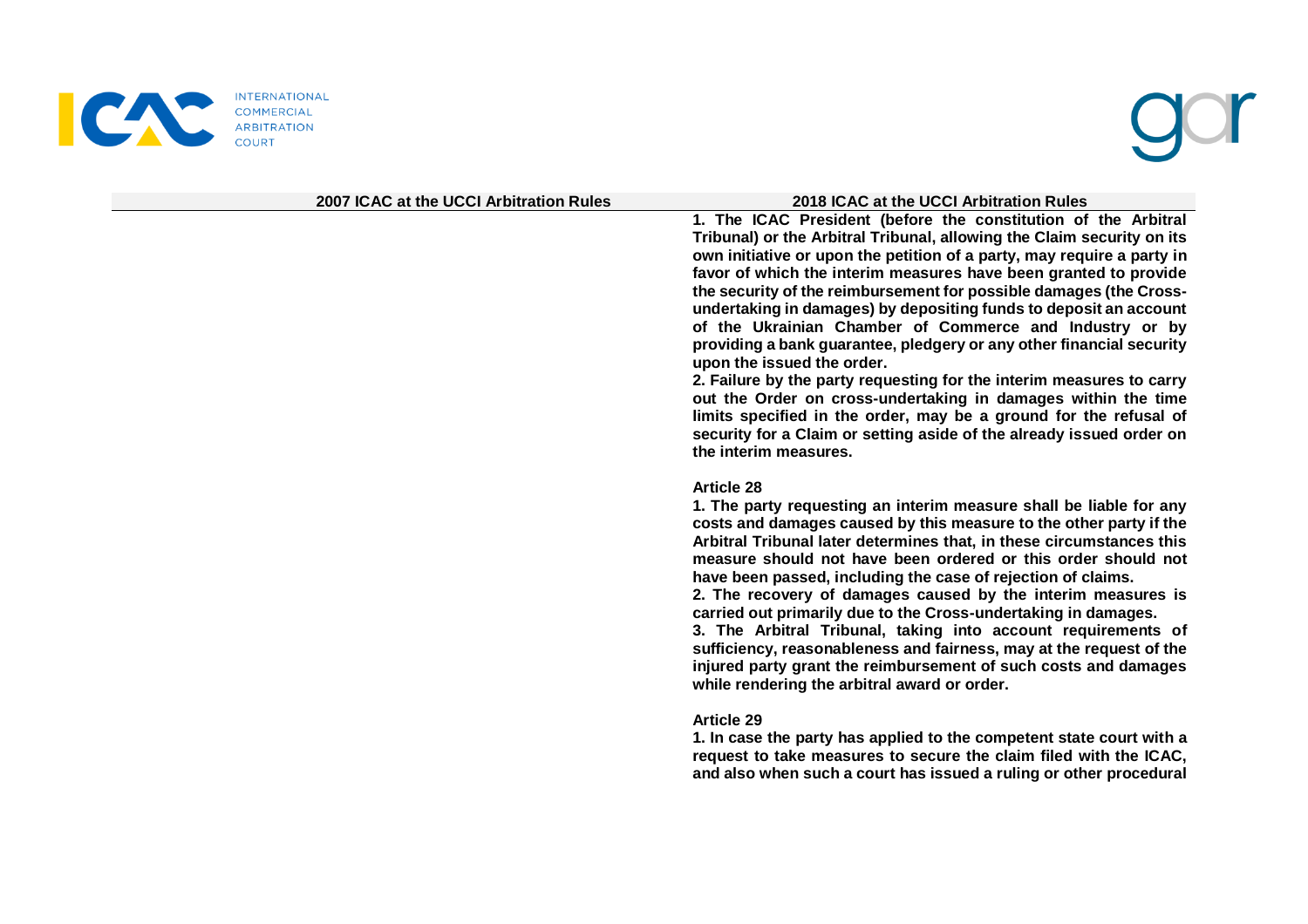

|                                                         | 2007 ICAC at the UCCI Arbitration Rules                                                                                                                                                                                                                                                                                                                                                                                                                                                                                 | 2018 ICAC at the UCCI Arbitration Rules<br>act on taking such measures, the party shall immediately notify the                                                                                                                                                                                                                                                                                                                                                                                                                                                                                                                         |
|---------------------------------------------------------|-------------------------------------------------------------------------------------------------------------------------------------------------------------------------------------------------------------------------------------------------------------------------------------------------------------------------------------------------------------------------------------------------------------------------------------------------------------------------------------------------------------------------|----------------------------------------------------------------------------------------------------------------------------------------------------------------------------------------------------------------------------------------------------------------------------------------------------------------------------------------------------------------------------------------------------------------------------------------------------------------------------------------------------------------------------------------------------------------------------------------------------------------------------------------|
|                                                         |                                                                                                                                                                                                                                                                                                                                                                                                                                                                                                                         | ICAC about it.                                                                                                                                                                                                                                                                                                                                                                                                                                                                                                                                                                                                                         |
| <b>Number of</b><br>arbitrators                         | Article 26<br>1. The parties are free to determine the number of arbitrators,<br>including a sole arbitrator. Failing such agreement of the<br>parties, three arbitrators shall be appointed. A sole arbitrator<br>or a panel of arbitrators, considering the case, irrespective of<br>their number shall be called the Arbitral Tribunal for the period<br>of proceedings.<br>2. No person shall be precluded by reason of his nationality<br>from acting as an arbitrator, unless otherwise agreed by the<br>parties. | Article 30<br>1. The parties are free to determine the odd number of arbitrators,<br>including one arbitrator. Failing such determination, three arbitrators shall<br>be appointed, unless the ICAC Presidium or, on its behalf, the ICAC<br>President, taking into account the complexity of the case, the price<br>of the Claim and other circumstances, decides that the dispute shall<br>be subject to be resolved by a sole arbitrator.<br>2. An arbitrator or a panel of arbitrators, considering the case,<br>irrespective of their number shall be called the Arbitral Tribunal for the<br>period of the arbitral proceedings. |
|                                                         |                                                                                                                                                                                                                                                                                                                                                                                                                                                                                                                         | Article 31(6)<br>6. No person shall be deprived of the right to act as arbitrator because of<br>his nationality, unless otherwise was agreed by the parties.                                                                                                                                                                                                                                                                                                                                                                                                                                                                           |
| <b>Challenges</b>                                       | Article 30(6)<br>6. The reasons referred to in item 1 of this article may be cited<br>to challenge an expert or an interpreter participating in the<br>proceedings. The decision on the release from the<br>appointment shall be made by the Arbitral Tribunal during the<br>hearing of the case.                                                                                                                                                                                                                       | Article 33(6)<br>6. Under the reasons and an order referred to of this Article, the party<br>may challenge a reporter, an expert or an interpreter participating in the<br>arbitral proceedings. The decision to challenge the above persons shall<br>be made by the Arbitral Tribunal in the course of the case hearing.                                                                                                                                                                                                                                                                                                              |
| General<br>principles of<br>the arbitral<br>proceedings | Article 9<br>1. The arbitral proceedings shall be conducted on an<br>adversarial basis and on the principle of equality of the parties.<br>The parties shall be treated with equality and each party shall<br>be given a full opportunity of presenting his case.<br>2. The parties may deal with the ICAC and participate in the<br>arbitral proceedings directly or through their duly authorized<br>representatives.                                                                                                 | Article 36<br>1. The arbitral proceedings shall be conducted on an adversarial basis,<br>on the principles of disposability and equality of the parties. The parties<br>shall be treated with equality and each party shall be given a full<br>opportunity of presenting his position.<br>2. The parties may deal with the ICAC and participate in the arbitral<br>proceedings directly or through their duly authorized representatives.                                                                                                                                                                                              |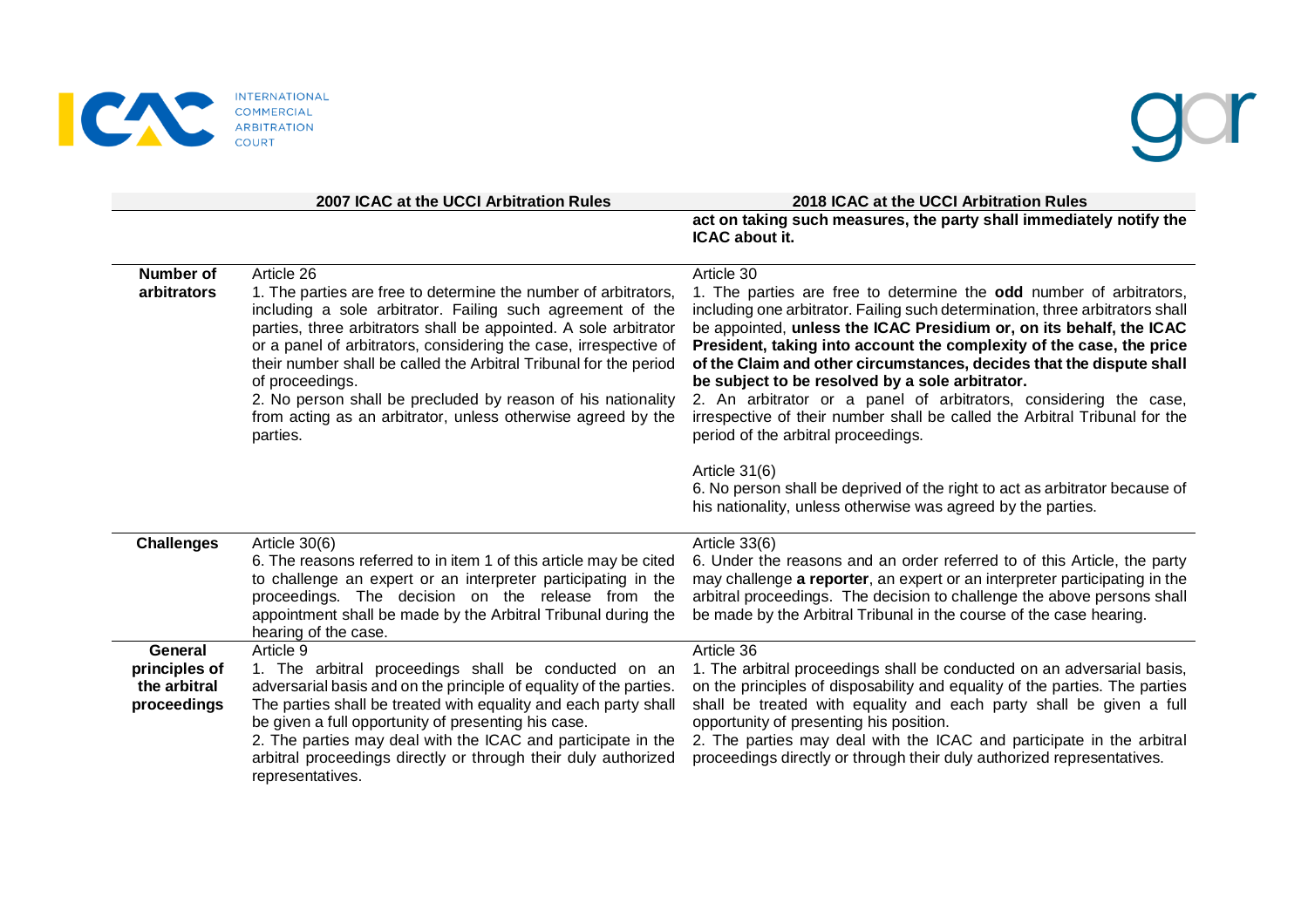

|                                                                                                     | 2007 ICAC at the UCCI Arbitration Rules                                                                                                                                                                                                                                                                                                                                                                                                                                                                                                                                                                                                                                                                                                                                                  | 2018 ICAC at the UCCI Arbitration Rules                                                                                                                                                                                                                                                                                                                                                                                                                                                                                                                                                                                                                                                                                                                                                                                                                                                                                                                                                                                                                                                                                                                                                                                                                                                                                                                                                                                                                                                                                                                                            |
|-----------------------------------------------------------------------------------------------------|------------------------------------------------------------------------------------------------------------------------------------------------------------------------------------------------------------------------------------------------------------------------------------------------------------------------------------------------------------------------------------------------------------------------------------------------------------------------------------------------------------------------------------------------------------------------------------------------------------------------------------------------------------------------------------------------------------------------------------------------------------------------------------------|------------------------------------------------------------------------------------------------------------------------------------------------------------------------------------------------------------------------------------------------------------------------------------------------------------------------------------------------------------------------------------------------------------------------------------------------------------------------------------------------------------------------------------------------------------------------------------------------------------------------------------------------------------------------------------------------------------------------------------------------------------------------------------------------------------------------------------------------------------------------------------------------------------------------------------------------------------------------------------------------------------------------------------------------------------------------------------------------------------------------------------------------------------------------------------------------------------------------------------------------------------------------------------------------------------------------------------------------------------------------------------------------------------------------------------------------------------------------------------------------------------------------------------------------------------------------------------|
|                                                                                                     | 3. The parties and their representatives shall make fair use of<br>their procedural rights, refrain from abusing such rights, and<br>observe the time limits designated for the exercise thereof.                                                                                                                                                                                                                                                                                                                                                                                                                                                                                                                                                                                        | 3. The parties and their representatives shall make fair use of their<br>procedural rights, refrain from abusing such rights and observe the time<br>limits designated.<br>4. If the Arbitral Tribunal concludes that in the course of the arbitral<br>proceedings the party behaved in bad faith, violating the provisions<br>of these Rules or abusing procedural rights, the Arbitral Tribunal<br>may take into account this behavior in the apportionment the<br>arbitration costs.                                                                                                                                                                                                                                                                                                                                                                                                                                                                                                                                                                                                                                                                                                                                                                                                                                                                                                                                                                                                                                                                                            |
| <b>Verification of</b><br>progress in<br>preparation of<br>the case<br>materials for<br>arbitration | Article 33<br>1. The Secretary General of the ICAC shall provide for the<br>preliminary preparation of the case materials for<br>arbitration in accordance with paragraph 3 of these Rules.<br>2. The Arbitral Tribunal shall verify the progress in the<br>preparation of the case materials for arbitration and, if it deems<br>necessary, shall take further measures to have the case<br>materials prepared, in particular, it shall order that written<br>explanations, evidence, and other additional documents are to<br>be requested from the parties. If further measures are taken to<br>prepare the case materials, the Arbitral Tribunal or the<br>Secretary General of the ICAC according to its instructions<br>shall set time limits for such measures to be carried out. | Article 37<br>1. The Arbitral Tribunal shall verify the progress in the preparation of the<br>case materials for the arbitral proceedings and, if it deems necessary<br>with the view to ensure the efficient case management of the arbitral<br>proceedings, may take additional measures to have the case materials<br>prepared, in particular:<br>1) may order that written explanations, evidence and other additional<br>documents and information to be requested from the parties;<br>2) may hold a case management conference, in the course of which<br>the issues, including those related to the conduct of the arbitral<br>proceedings, necessity to establish procedural schedule, conduct<br>oral hearings and/or adoption of procedural measures, clarification<br>of certain grounds and demands are resolved.<br>2. The case management conferences can be held by a meeting in<br>person, by video or telephone conference, or by any other means.<br>The Arbitral Tribunal may ask the parties to provide proposals for<br>the organization of the arbitral proceedings before a case<br>management conference and may invite the parties or their<br>representatives to take part in a case management conference. The<br>Arbitral Tribunal may authorize the Presiding arbitrator to hold a<br>case-management conference.<br>3. If further measures are taken to prepare the case materials for the<br>arbitral proceedings, the Arbitral Tribunal or the Secretary General of the<br>ICAC at his command shall set time limits for such further measures to |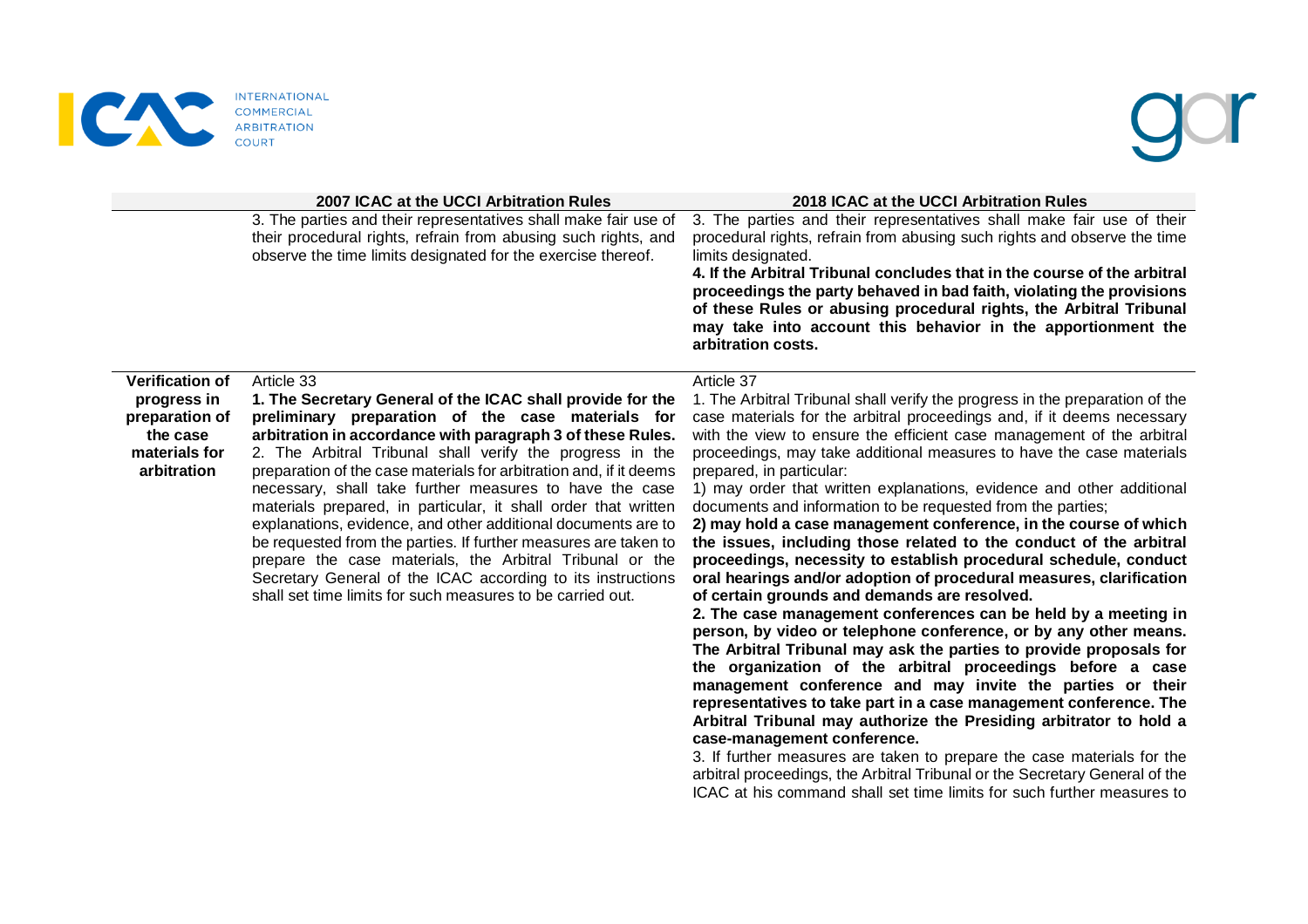

|                                                | 2007 ICAC at the UCCI Arbitration Rules                                                                                                                                                                                                                                                                                                                                                                                                                                                                                                                                                                                                                                                                                                            | 2018 ICAC at the UCCI Arbitration Rules                                                                                                                                                                                                                                                                                                                                                                                                                                                                                                                                                                                                                                                                                                                                                                                                                                                                                                                |
|------------------------------------------------|----------------------------------------------------------------------------------------------------------------------------------------------------------------------------------------------------------------------------------------------------------------------------------------------------------------------------------------------------------------------------------------------------------------------------------------------------------------------------------------------------------------------------------------------------------------------------------------------------------------------------------------------------------------------------------------------------------------------------------------------------|--------------------------------------------------------------------------------------------------------------------------------------------------------------------------------------------------------------------------------------------------------------------------------------------------------------------------------------------------------------------------------------------------------------------------------------------------------------------------------------------------------------------------------------------------------------------------------------------------------------------------------------------------------------------------------------------------------------------------------------------------------------------------------------------------------------------------------------------------------------------------------------------------------------------------------------------------------|
|                                                |                                                                                                                                                                                                                                                                                                                                                                                                                                                                                                                                                                                                                                                                                                                                                    | be carried out. The parties and their representatives must adhere to<br>any procedural measure adopted by the Arbitral Tribunal.                                                                                                                                                                                                                                                                                                                                                                                                                                                                                                                                                                                                                                                                                                                                                                                                                       |
| Place of<br>arbitration                        | Article 10<br>1. The place of arbitration shall be in Kyiv, Ukraine.<br>2. The parties may agree to hold hearings outside the ICAC<br>location. In this event, all additional expenses arising in<br>connection with the hearings held outside Kyiv shall be borne<br>by the parties to the dispute.<br>3. The Arbitral Tribunal may, subject to approval by the parties,<br>meet outside the ICAC location at any place it considers<br>appropriate for consultation among its members, for hearing<br>witnesses, experts or the parties, or for inspection of goods,<br>other property or documents.                                                                                                                                             | Article 39<br>1. The place of arbitration shall be in Kyiv, Ukraine.<br>2. The parties may agree to hold hearings outside the ICAC location. In<br>this event, all additional expenses arising in connection with the hearings<br>held outside Kyiv shall be borne by the parties.<br>3. The Arbitral Tribunal may after the parties' approval hold oral hearings<br>and other hearings outside the ICAC location, at any place it considers<br>appropriate for meetings of arbitrators, by hearing witnesses, experts or<br>representatives of the parties, or for inspection of goods, other property<br>or documents.<br>4. If oral hearing and/or other meetings are being held at the place<br>other than the place of arbitration, or by videoconference, the<br>arbitration is deemed to be held at the place of arbitration indicated<br>in this Article (Part 1). The Arbitral Award is considered to be made<br>at the place of arbitration. |
| Language(-s)<br>of the arbitral<br>proceedings | Article 11.<br>1. The arbitral proceedings shall be conducted in<br>Ukrainian or Russian languages.<br>2. The parties are free to agree on the language or languages<br>to be used in the arbitral proceedings. Failing such agreement,<br>the ICAC shall determine the language or languages to be<br>used in the proceedings. This agreement or determination,<br>unless otherwise specified therein, shall apply to any written<br>statement by a party, any hearing and any award, decision or<br>other communication by the ICAC.<br>3. The ICAC may order that any applications and documentary<br>evidence shall be accompanied by a translation into the<br>language or languages agreed upon by the parties or<br>determined by the ICAC. | Article 40<br>1. The parties are free to agree on the language or languages to be used<br>in the arbitral proceedings. When failing such agreement, the Secretary<br>General of the ICAC upon the receipt of the Statement of Claim shall<br>determine the language or languages to be used at the stage of the<br>preliminary case preparation. The language of the contract, the<br>language of the parties' correspondence, location of the parties and<br>other circumstances are taken into account therein. The issue of the<br>language of the arbitral proceedings is finally decided upon by the<br>Arbitral Tribunal, the due regard being given to circumstances of<br>the case, parties' positions presented in the course of the arbitral<br>proceedings as well as any other circumstances related to the case.                                                                                                                          |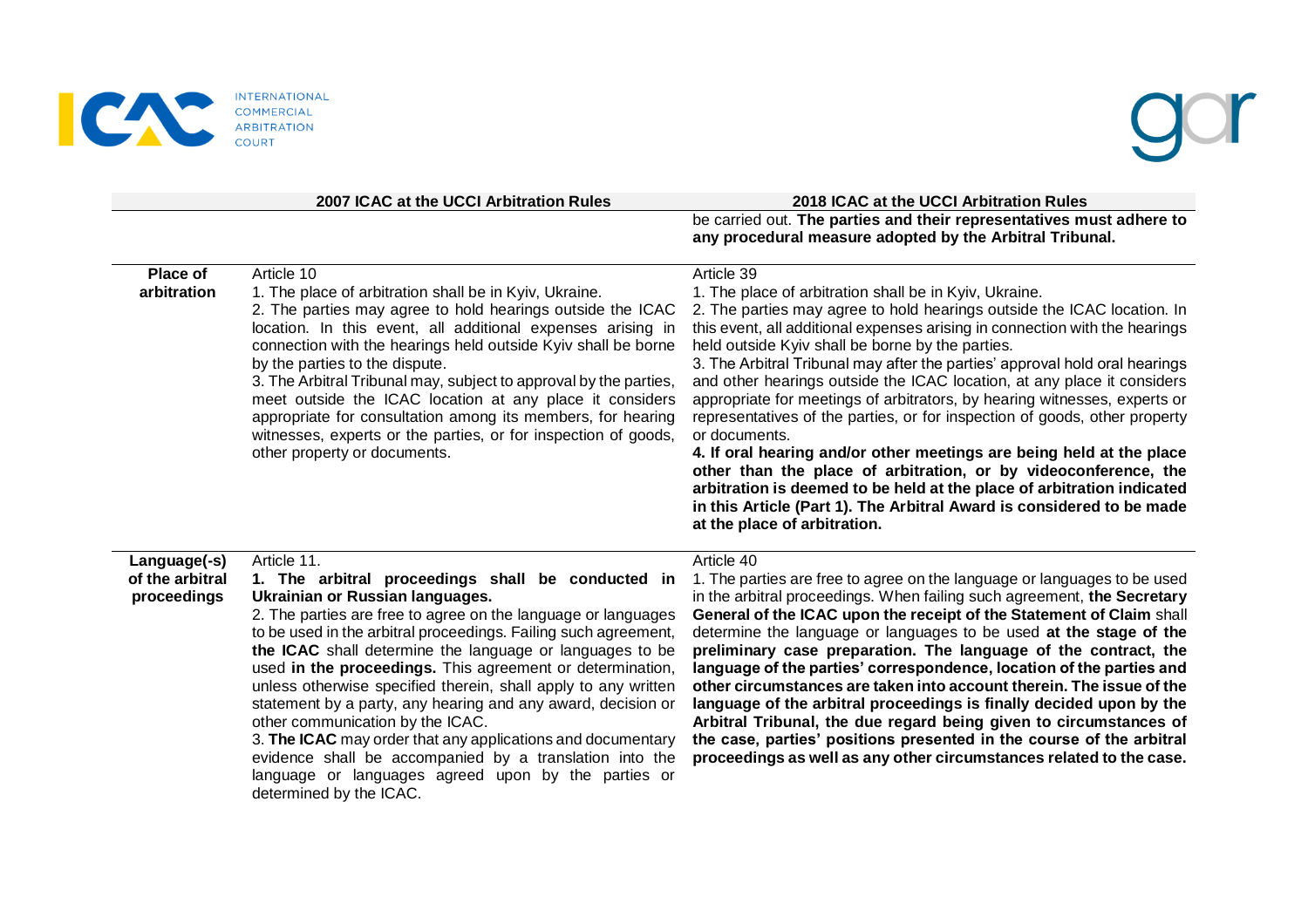

|              | 2007 ICAC at the UCCI Arbitration Rules                                                                                                                                                                                                                                                                                                                                                                                                                                                                                                                                                         | 2018 ICAC at the UCCI Arbitration Rules                                                                                                                                                                                                                                                                                                                                                                                                                                                                                                                                                                                                                                                                                                                                                                                                                                                                                                                                                                                                                                                                                                                                                                                                                                                                                                                       |
|--------------|-------------------------------------------------------------------------------------------------------------------------------------------------------------------------------------------------------------------------------------------------------------------------------------------------------------------------------------------------------------------------------------------------------------------------------------------------------------------------------------------------------------------------------------------------------------------------------------------------|---------------------------------------------------------------------------------------------------------------------------------------------------------------------------------------------------------------------------------------------------------------------------------------------------------------------------------------------------------------------------------------------------------------------------------------------------------------------------------------------------------------------------------------------------------------------------------------------------------------------------------------------------------------------------------------------------------------------------------------------------------------------------------------------------------------------------------------------------------------------------------------------------------------------------------------------------------------------------------------------------------------------------------------------------------------------------------------------------------------------------------------------------------------------------------------------------------------------------------------------------------------------------------------------------------------------------------------------------------------|
|              | 4. The ICAC may provide a party, at its request and for its<br>account, with interpreting services for the oral hearings.                                                                                                                                                                                                                                                                                                                                                                                                                                                                       | 2. The language of the arbitral proceedings shall be applied to any written<br>statement and request of a party, any hearing and any award, rulings,<br>orders and decision or other notifications of the ICAC.<br>3. The Arbitral Tribunal or the Secretary General of the ICAC may<br>order that any statements and documentary evidence shall be<br>accompanied with a translation into the language or languages agreed<br>upon by the parties or determined according to this Article (Part 1).<br>4. If an arbitration is not conducted in Ukrainian, Russian or English<br>languages, the costs of the ICAC related to interpretation of<br>procedural documents and the interpreter attendance in the<br>meetings of the Arbitral Tribunal may be assigned to both parties in<br>equal shares. In case a party appointed the arbitrator who has not a<br>command of the language of the arbitral proceedings, the<br>interpretational costs of case materials for this arbitrator and costs<br>connected with interpreter attendance in the meetings of the<br>Arbitral Tribunal shall be borne by the party who has made such an<br>appointment. The ICAC may require an advance payment of such<br>costs.<br>5. The ICAC may provide a party, at his request and for his expense, with<br>interpreting services in the course of the oral hearings. |
| Oral hearing | Article 37<br>1. An oral hearing shall be held to allow the parties to present<br>their case on the basis of the evidence submitted by them and<br>the oral debate to be held. The hearing shall be held in camera.<br>The Arbitral Tribunal may, with the consent of the parties, allow<br>persons who do not participate in the arbitral proceedings to<br>appear at the hearing.<br>2. The parties may participate in the arbitral proceedings<br>directly or through their duly authorized representatives.<br>3. A party may request the hearing of the case to be held in his<br>absence. | Article 47<br>1. An oral hearing shall be held to allow the parties to present their<br>positions in the case on the basis of the evidence submitted by them and<br>the oral debate to be held. The hearing shall be held in camera. With the<br>permission of the Arbitral Tribunal and with the consent of the parties,<br>persons not participating in the arbitral proceedings may be present at<br>the hearing.<br>2. A party may request the Arbitral Tribunal to participate in an oral<br>hearing via the video-conferencing systems. Such request shall be<br>considered by the Arbitral Tribunal with regard to the case<br>circumstances and the opinion of the other party. The Arbitral                                                                                                                                                                                                                                                                                                                                                                                                                                                                                                                                                                                                                                                          |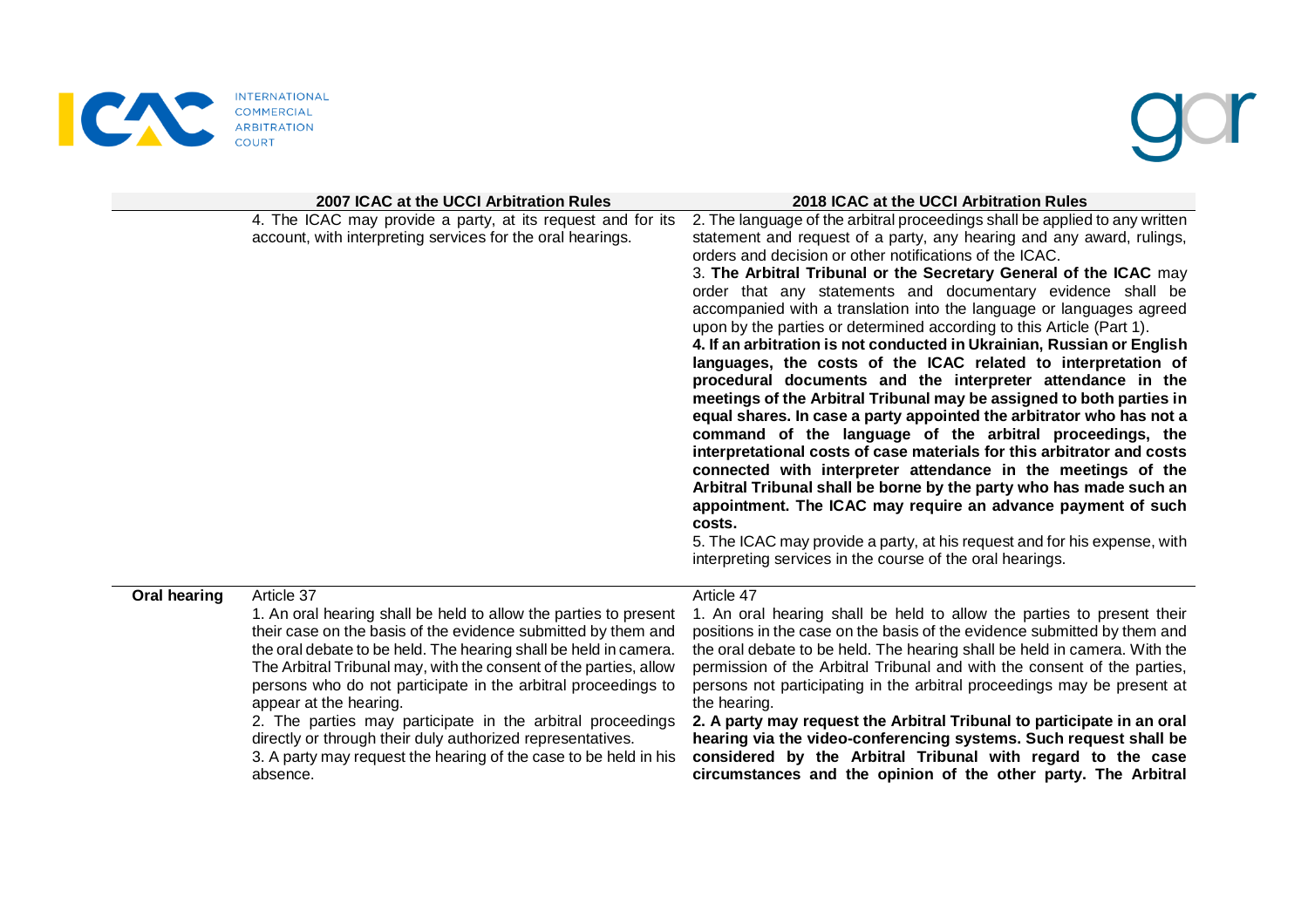

|                                             | 2007 ICAC at the UCCI Arbitration Rules | 2018 ICAC at the UCCI Arbitration Rules                                                                                                                                                                                                                                                                                                                                                                                                                                                                                                                                                                                                                                                                                                                                                                                                                                                                                                                                                                                                                                                                                                                                                                                                                                                                                                                                                                                                                                                                                                                                                                                           |
|---------------------------------------------|-----------------------------------------|-----------------------------------------------------------------------------------------------------------------------------------------------------------------------------------------------------------------------------------------------------------------------------------------------------------------------------------------------------------------------------------------------------------------------------------------------------------------------------------------------------------------------------------------------------------------------------------------------------------------------------------------------------------------------------------------------------------------------------------------------------------------------------------------------------------------------------------------------------------------------------------------------------------------------------------------------------------------------------------------------------------------------------------------------------------------------------------------------------------------------------------------------------------------------------------------------------------------------------------------------------------------------------------------------------------------------------------------------------------------------------------------------------------------------------------------------------------------------------------------------------------------------------------------------------------------------------------------------------------------------------------|
|                                             |                                         | Tribunal has the right to hear witnesses or experts via the video-<br>conferencing systems.<br>3. A party may request the Arbitral Tribunal of a case hearing in its<br>absence.<br>4. After an oral hearing is closed, no statements, arguments or evidence<br>can be submitted by the parties, unless they have been claimed or<br>permitted by the Arbitral Tribunal for submission.                                                                                                                                                                                                                                                                                                                                                                                                                                                                                                                                                                                                                                                                                                                                                                                                                                                                                                                                                                                                                                                                                                                                                                                                                                           |
| <b>Expedited</b><br>arbitral<br>proceedings | No similar provisions.                  | Article 45<br>1. The expedited arbitral proceedings shall be conducted when the<br>parties have provided for it in the arbitration agreement or<br>subsequently agreed on such proceedings. The parties' agreement<br>on expedited arbitral proceedings shall be admissible no later than<br>filing a response to the Statement of Claim.<br>2. Unless otherwise agreed by the parties, the provisions of the<br>present Rules shall be applied to an expedited arbitral proceedings<br>with the following exceptions.<br>3. The arbitration fee provided for in Article 16 of the present Rules<br>shall be paid within 15 days.<br>4. The Statement of Defense shall be submitted by the Respondent<br>within 10 days upon the date of the Statement of Claim receipt. The<br>exchange of written statements of the parties on the merits of the<br>dispute is limited to filing a Statement of Claim and a Statement of<br>Defense and, if applicable, a counterclaim and objections to a<br>counterclaim, if, with due regard for the case circumstances, the<br>Arbitral Tribunal or, before its constitution, the Secretary General of<br>the ICAC does not consider it appropriate to allow the parties to<br>submit additional written statements. The Respondent is entitled to<br>file a counter-claim or a set-off statement within 10 days from the<br>date of the Statement of Claim receipt.<br>5. The arbitral proceeding is carried out on the basis of written<br>materials only without an oral hearing unless, without undue delay,<br>either party requests it or the Arbitral Tribunal shall not consider it |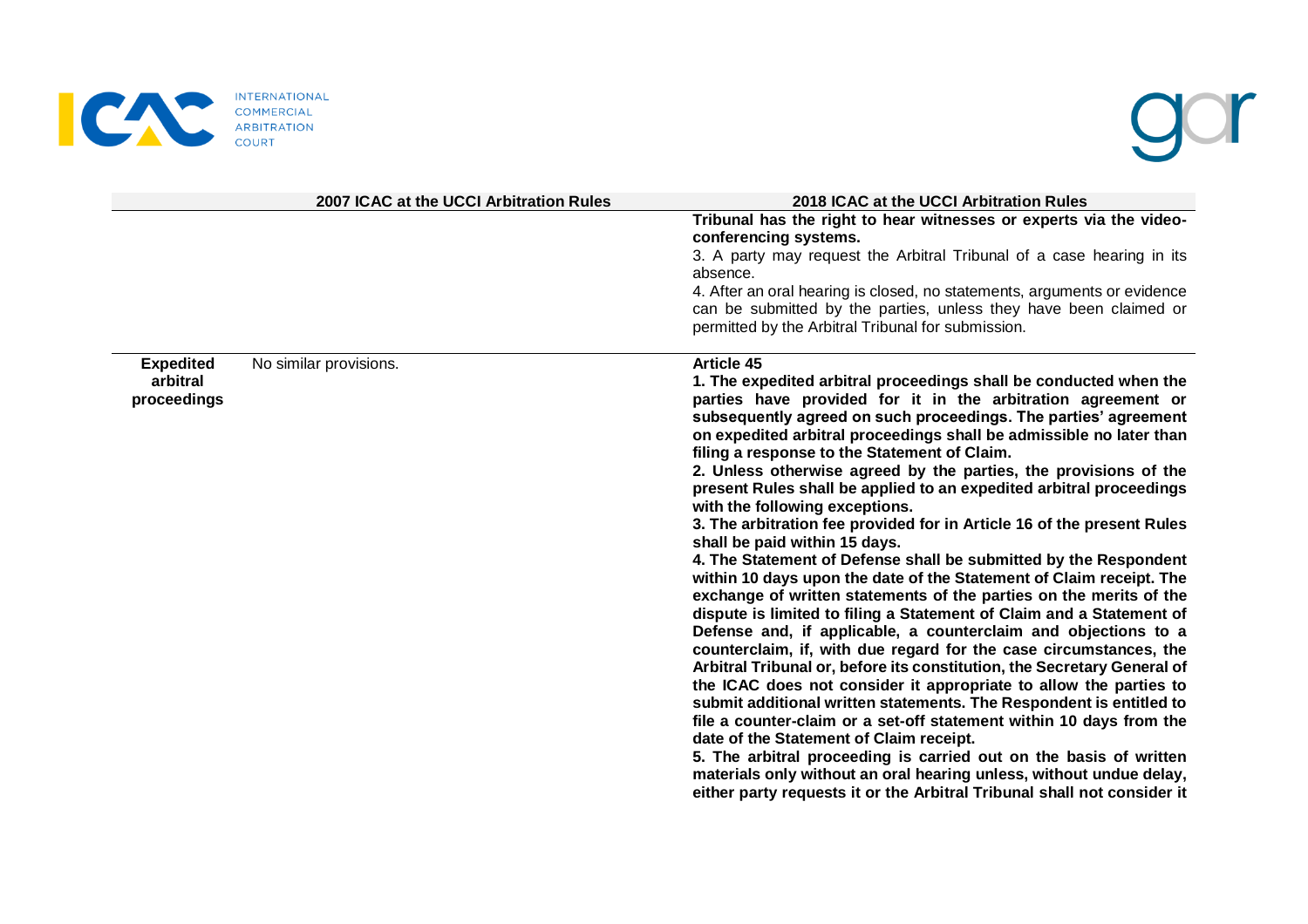

|                               | 2007 ICAC at the UCCI Arbitration Rules | 2018 ICAC at the UCCI Arbitration Rules                                                                                                                                                                                                                                                                                                                                                                                                                                                                                                                                                                                                                                                                                                                                                                                                                                                                                                                                                                                                                                                                                                                                                                                                                                                                                                                                                                                                                                                                                                                                                                                                                                                                                                                                                                                                                                                                                                                                                                |
|-------------------------------|-----------------------------------------|--------------------------------------------------------------------------------------------------------------------------------------------------------------------------------------------------------------------------------------------------------------------------------------------------------------------------------------------------------------------------------------------------------------------------------------------------------------------------------------------------------------------------------------------------------------------------------------------------------------------------------------------------------------------------------------------------------------------------------------------------------------------------------------------------------------------------------------------------------------------------------------------------------------------------------------------------------------------------------------------------------------------------------------------------------------------------------------------------------------------------------------------------------------------------------------------------------------------------------------------------------------------------------------------------------------------------------------------------------------------------------------------------------------------------------------------------------------------------------------------------------------------------------------------------------------------------------------------------------------------------------------------------------------------------------------------------------------------------------------------------------------------------------------------------------------------------------------------------------------------------------------------------------------------------------------------------------------------------------------------------------|
|                               |                                         | expedient to conduct an oral hearing in the light of the case<br>circumstances. In case of an oral hearing, the Secretary General of<br>the ICAC shall notify the parties on the date, time and place of<br>hearing and the composition of the Arbitral Tribunal by the Notices<br>sent to them not less than 15 days prior to the day of such hearing.<br>6. The expedited arbitral proceedings shall be conducted by the<br>Arbitral Tribunal composed of a sole arbitrator except otherwise<br>agreed by the parties. In arbitration with a sole arbitrator, if the<br>parties within 10 days from the date of the ICAC notification receipt<br>failed to jointly appoint a sole arbitrator, a sole arbitrator shall be<br>appointed by the President of the Ukrainian Chamber of Commerce<br>and Industry. In arbitration with three arbitrators, each party<br>appoints one arbitrator and two arbitrators so appointed shall<br>appoint a third arbitrator as the Presiding arbitrator in this case; if<br>the party fails to appoint an arbitrator within 10 days from the date<br>of the ICAC notification receipt or if two arbitrators within 10 days<br>from the date of their appointment fail to agree on the appointment<br>of a third arbitrator, an arbitrator shall be appointed by the President<br>of the Ukrainian Chamber of Commerce and Industry.<br>7. The Arbitral Tribunal shall render the Arbitral Award within 20<br>days from the date of the case completion.<br>8. In view of the complexity of the case and other specific<br>circumstances, including the amendments or supplements by<br>either party of previously stated claims, the Arbitral Tribunal may<br>find the conduct of expedited proceedings inappropriate. In this<br>case, the arbitral proceedings continue in the same composition of<br>the Arbitral Tribunal. The ICAC President may decide not to conduct<br>the expedited arbitral proceedings before the Arbitral Tribunal is<br>constituted. |
| Article 42<br><b>Evidence</b> |                                         | Article 52                                                                                                                                                                                                                                                                                                                                                                                                                                                                                                                                                                                                                                                                                                                                                                                                                                                                                                                                                                                                                                                                                                                                                                                                                                                                                                                                                                                                                                                                                                                                                                                                                                                                                                                                                                                                                                                                                                                                                                                             |

1. The parties shall be required to prove the circumstances 1. Each party shall prove the evidence that it relies on as either claims or they rely upon in support to their claims or defence. The in defence. **Each party shall submit to the Arbitral Tribunal all**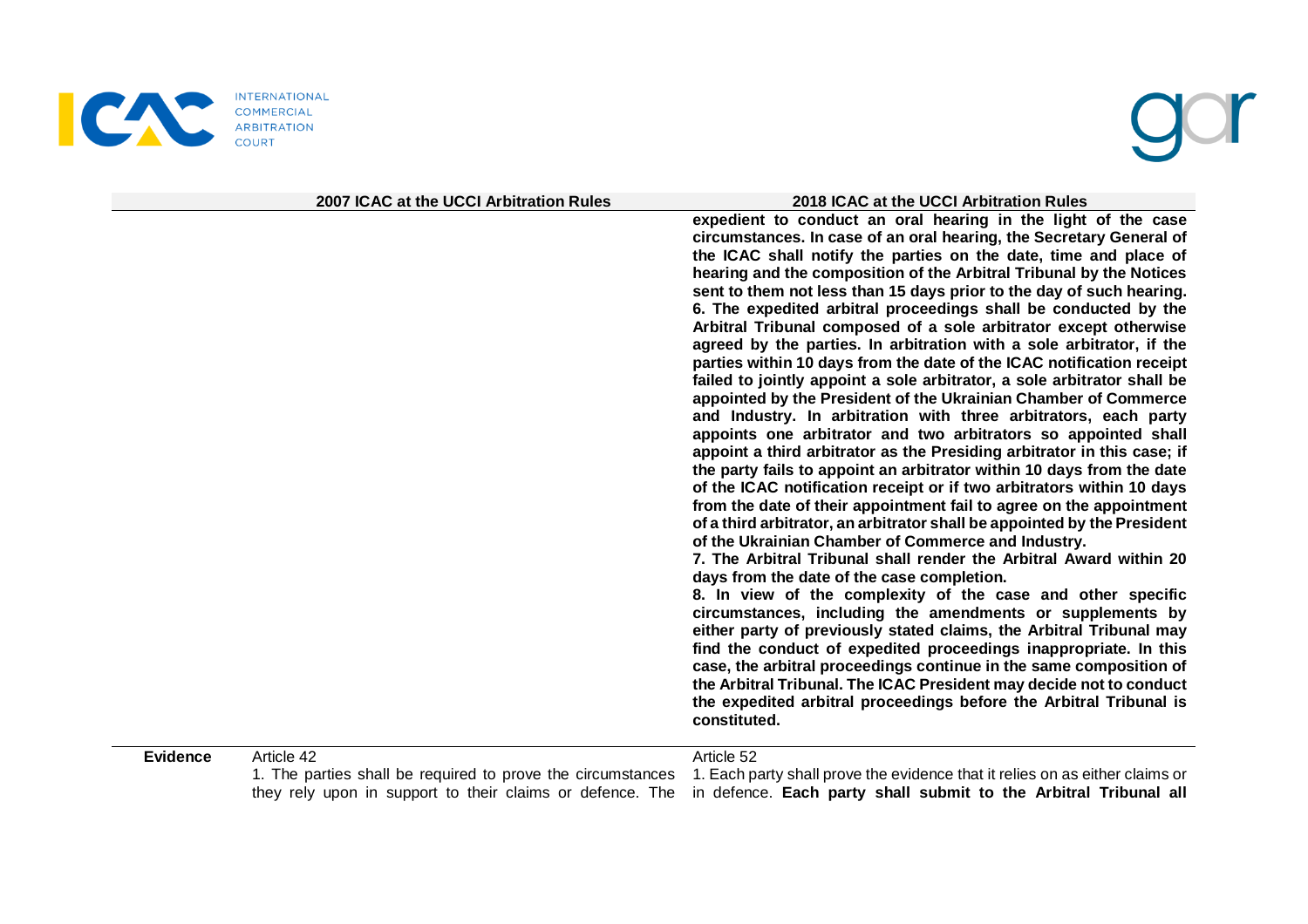

### **2007 ICAC at the UCCI Arbitration Rules 2018 ICAC at the UCCI Arbitration Rules**

Arbitral Tribunal may require the parties to produce further evidence. It also may, in its discretion or at the request of either of the parties, order inspection by an expert, and also call and hear witnesses.

2. A party may submit written evidence in the original or as a certified copy of the original. If necessary, the Arbitral Tribunal may require the party to present the original of any document submitted by it in a copy.

3. The Arbitral Tribunal may require the parties to provide the translation of the evidence produced by them into the language of the arbitral proceedings.

4. The Arbitral Tribunal or a party with the approval of the Arbitral Tribunal may request from a competent court of this State **assistance in taking evidence.**

5. The arbitrators shall assess the evidence according to **their sole discretion.**

6. Failure by either party to submit appropriate evidence shall not prevent the Arbitral Tribunal from continuing the proceedings and making an award on the basis of available evidence.

**documents available to it and/or other evidence that this party relies on, including official documents and those in the public domain, except for any documents that have already been submitted by the other party.**

2. The written evidence shall meet the following requirements:

1) the copies of documents certified by the party should correspond to originals and upon the Arbitral Tribunal request an original shall be presented for review;

**2) the translation of documents shall be submitted together with the documents from which the translation is made;** 

**3) the documents that a party maintains in electronic form shall be certified by the electronic digital signature. A foreign official document subject to diplomatic or consular legalization may be a written proof if duly legalized.** 

**3. The electronic evidence: information in electronic (digital) form, including electronic documents, web sites, text and multimedia messaging, voice messaging, databases and other data in electronic form, stored on portable devices, servers, backup systems shall meet the following requirements:** 

**1) electronic or paper copies thereof shall correspond to the originals;** 

**2) electronic copies of such evidence shall be certified by an electronic digital signature;** 

**3) if submitted in hard copies, the electronic evidence shall be duly certified by a party.** 

4. The Arbitral Tribunal at its discretion may:

1) require the parties to provide the translation of the documents produced by them into the language of the arbitral proceedings;

**2) request the parties to present other documents and/or to produce evidence, request a third party to produce evidence that the Arbitral Tribunal considers appropriate for dispute order.**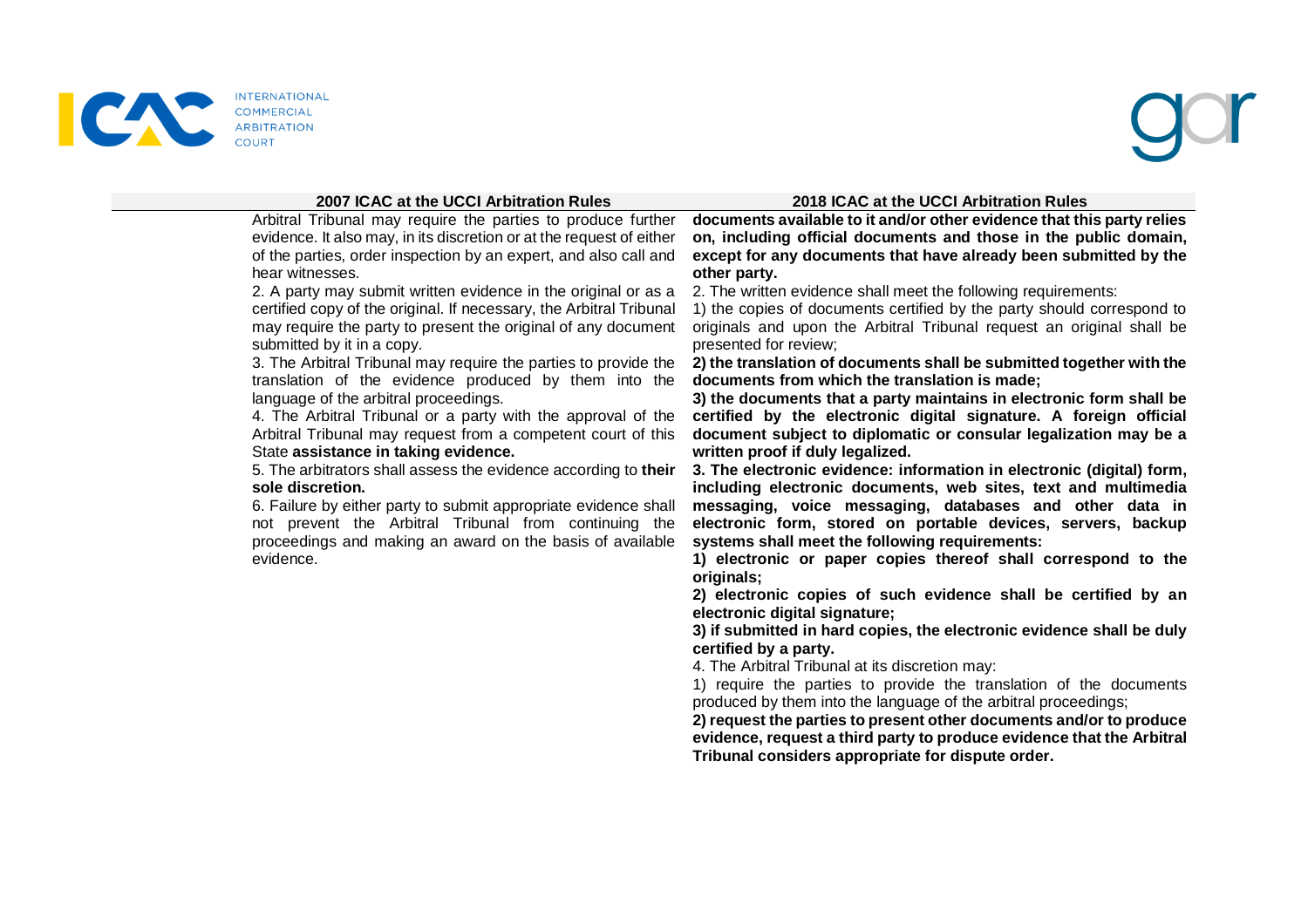

|                  | 2007 ICAC at the UCCI Arbitration Rules                                                                                                                                                                   | 2018 ICAC at the UCCI Arbitration Rules                                                                                                                                                                                                                                                                                                                                                                                                                                                                                                                                                                                                                                                                                                                                                                                                                                                                                                                                                                                                                                                                                                                                                                                                                                                                                                                                                                                                                                                                                                                                                                                                                                                                                                                                                                                            |
|------------------|-----------------------------------------------------------------------------------------------------------------------------------------------------------------------------------------------------------|------------------------------------------------------------------------------------------------------------------------------------------------------------------------------------------------------------------------------------------------------------------------------------------------------------------------------------------------------------------------------------------------------------------------------------------------------------------------------------------------------------------------------------------------------------------------------------------------------------------------------------------------------------------------------------------------------------------------------------------------------------------------------------------------------------------------------------------------------------------------------------------------------------------------------------------------------------------------------------------------------------------------------------------------------------------------------------------------------------------------------------------------------------------------------------------------------------------------------------------------------------------------------------------------------------------------------------------------------------------------------------------------------------------------------------------------------------------------------------------------------------------------------------------------------------------------------------------------------------------------------------------------------------------------------------------------------------------------------------------------------------------------------------------------------------------------------------|
|                  |                                                                                                                                                                                                           | The Arbitral Tribunal at its discretion or upon request of either party if it<br>deems it justifiable is entitled to appoint carrying out an expert<br>examination or summon and hear witnesses of the case.<br>5. The Arbitral Tribunal or a party with the approval of the Arbitral Tribunal<br>may request from a competent court to give assistance in calling for<br>evidence or examination of witnesses.<br>6. If necessary, the Arbitral Tribunal may, on its own initiative or at<br>the request of either party, inspect the material evidence, place or<br>require the inspection thereof by the Arbitral Tribunal appointed<br>expert. Parties shall be notified in advance about the place and time<br>of the inspection. The parties and their representatives shall have<br>the right to attend any such inspection.<br>7. Arbitrators shall value the evidence in accordance with their inner<br>conviction. The admissibility, relevance, credibility and significance<br>of each evidence shall be separately determined by the Arbitral<br>Tribunal as well as the sufficiency and correlation of evidence in the<br>aggregate. No evidence has a predetermined force for the Arbitral<br>Tribunal.<br>8. The Arbitral Tribunal may disregard the documents submitted by<br>the parties if it considers that they have no evidential force and<br>relation to the case or refuse to take evidence submitted with delay,<br>if acknowledges that the party did not provide them earlier without<br>good cause and its acceptance shall significantly delay this case<br>consideration.<br>9. Failure by either party to submit appropriate documents and/or other<br>evidence shall not prevent the Arbitral Tribunal from continuing the<br>arbitral proceedings and making an award on the merits based on the |
|                  |                                                                                                                                                                                                           | evidence available in the case file.                                                                                                                                                                                                                                                                                                                                                                                                                                                                                                                                                                                                                                                                                                                                                                                                                                                                                                                                                                                                                                                                                                                                                                                                                                                                                                                                                                                                                                                                                                                                                                                                                                                                                                                                                                                               |
| <b>Witnesses</b> | Article 42(1)<br>1. The parties shall be required to prove the circumstances<br>they rely upon in support to their claims or defence. The<br>Arbitral Tribunal may require the parties to produce further | Article 53<br>1. The Arbitral Tribunal on its own initiative or upon a request of<br>either party may order to appear witnesses for participation in the<br>arbitral proceedings.                                                                                                                                                                                                                                                                                                                                                                                                                                                                                                                                                                                                                                                                                                                                                                                                                                                                                                                                                                                                                                                                                                                                                                                                                                                                                                                                                                                                                                                                                                                                                                                                                                                  |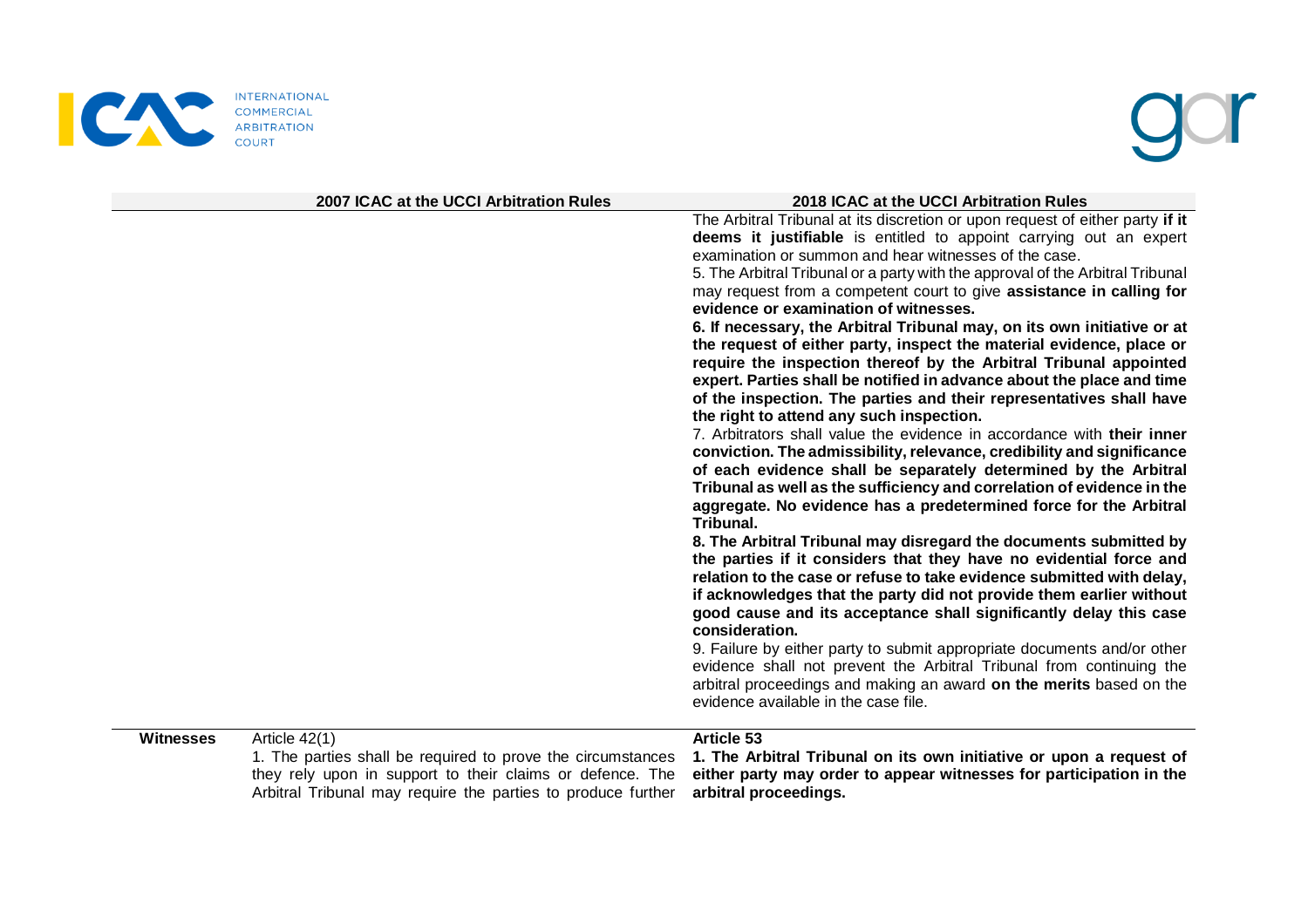

|                | 2007 ICAC at the UCCI Arbitration Rules                                                                                                                                                                                                                                                                                                                                                                                                                                                                                                                   | 2018 ICAC at the UCCI Arbitration Rules                                                                                                                                                                                                                                                                                                                                                                                                                                                                                                                                                                                                                                                                                                                                                                                                                                                                                                                                                                                                                                                                                                                                                                                                                                                                                                                                                                                                                                                                                                                      |
|----------------|-----------------------------------------------------------------------------------------------------------------------------------------------------------------------------------------------------------------------------------------------------------------------------------------------------------------------------------------------------------------------------------------------------------------------------------------------------------------------------------------------------------------------------------------------------------|--------------------------------------------------------------------------------------------------------------------------------------------------------------------------------------------------------------------------------------------------------------------------------------------------------------------------------------------------------------------------------------------------------------------------------------------------------------------------------------------------------------------------------------------------------------------------------------------------------------------------------------------------------------------------------------------------------------------------------------------------------------------------------------------------------------------------------------------------------------------------------------------------------------------------------------------------------------------------------------------------------------------------------------------------------------------------------------------------------------------------------------------------------------------------------------------------------------------------------------------------------------------------------------------------------------------------------------------------------------------------------------------------------------------------------------------------------------------------------------------------------------------------------------------------------------|
|                | evidence. It also may, in its discretion or at the request of either<br>of the parties, order inspection by an expert, and also call and<br>hear witnesses.<br>Article 44(2)<br>2. Unless otherwise agreed by the parties, if a party so<br>requests, or if the Arbitral Tribunal considers it necessary, the<br>expert shall, after delivery of his written or oral report,<br>participate in a hearing where the parties have the opportunity<br>to put questions to him and to present expert witnesses in<br>order to testify on the points at issue. | 2. Any individual who is aware of any significant information and<br>evidence of the case circumstances notwithstanding that the said<br>individual is or was a party of the arbitral proceedings or his official<br>or representative of him may be treated as a witness.<br>3. In a petition for joinder of a witness the party shall specify:<br>1) the full name, postal address, telephone number and e-mail<br>address of a witness;<br>2) the description of the subjects on which the witness's testimony<br>is sought;<br>3) the facts significant in this case which the witness can prove;<br>4) the language of the witness's testimony;<br>5) other information which the party considers necessary.<br>4. At the discretion of the Arbitral Tribunal, the testimony of<br>witnesses can be presented in written form or in a form of oral<br>testimony.<br>5. Either party may request that a witness whose written testimony<br>the other party relies on shall appear for an oral questioning at an<br>oral hearing before the Arbitral Tribunal. If a witness whose<br>attendance was determined as mandatory by the Arbitral Tribunal<br>fails to attend this oral hearing for oral testimony without good<br>cause, the Arbitral Tribunal may not take into account his written<br>testimony.<br>6. Party requesting for joinder of the witness shall secure the<br>attendance of that witness on its own. Taking into account the<br>opinions of the parties, the Arbitral Tribunal determines the<br>procedure for examining a witness. |
| <b>Experts</b> | Article 44 (Experts)<br>1. Unless otherwise agreed by the parties, the Arbitral Tribunal<br>a) may appoint one or more experts to report to it on specific<br>issues to be determined by the Arbitral Tribunal;                                                                                                                                                                                                                                                                                                                                           | Article 54. (Party-appointed experts)<br>1. In order to clarify special issues the party may request for joinder<br>of a party-appointed expert. In its request the party shall specify:<br>1) the full name, telephone number, postal and e-mail addresses of<br>the expert, on whose testimony the party intends to rely on;<br>2) the information regarding an expert's qualification;                                                                                                                                                                                                                                                                                                                                                                                                                                                                                                                                                                                                                                                                                                                                                                                                                                                                                                                                                                                                                                                                                                                                                                    |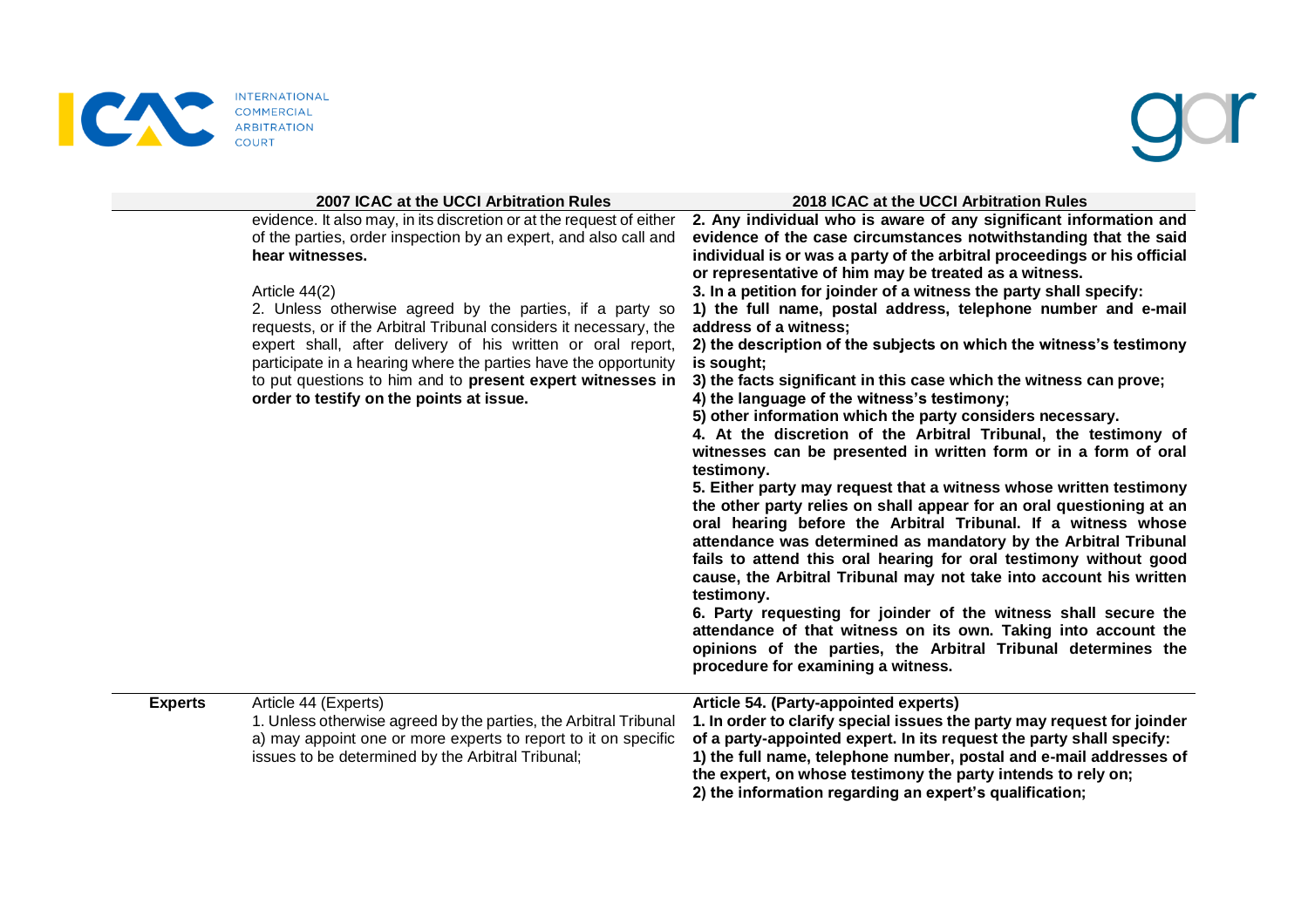

b) may require a party to give the expert any relevant information or to produce, or to provide access to, any relevant documents, goods or other property for his inspection. 2. Unless otherwise agreed by the parties, if a party so requests, or if the Arbitral Tribunal considers it necessary, the expert shall, after delivery of his written or oral report, participate in a hearing where the parties have the opportunity to put questions to him **and to present expert witnesses in order to testify on the points at issue**.

### **2007 ICAC at the UCCI Arbitration Rules 2018 ICAC at the UCCI Arbitration Rules**

**3) the information regarding current or past relationship (if any) of expert appointed by a party with any of the parties; 4) a subject-matter of an expert report;** 

**5) a language of the expert's testimony;** 

**6) the other information considered necessary by a party.** 

**2. If the Arbitral Tribunal satisfies a petition for joinder of a partyappointed expert, an expert submits his written report.** 

**3. Either party may request that a party-appointed expert on whose written report another party relies on shall appear for questioning at an oral hearing before the Arbitral Tribunal. If the Arbitral Tribunal considers this petition justifiable, it shall determine the time, date and also the manner in which the party-appointed expert shall be examined. Party requesting for joinder of an expert shall secure the attendance of that witness on its own.**

Article 55 (Arbitral Tribunal-appointed experts)

1. Unless otherwise agreed by the parties, **in order to clarify issues arising out of a case consideration requiring special knowledge**, the Arbitral Tribunal **on its own initiative or upon a request of either party** may:

1) appoint one or more experts to report to it on specific issues to be determined by the Arbitral Tribunal;

2) require a party to provide an expert with any relevant information or to produce for examination or to provide the possible access to any relevant documents, goods or other property for inspection **related to a case**. **The Arbitral Tribunal shall issue its determination on an appointment of the examination.** 

**2. The parties have the right to offer questions to be raised before an expert. The final decision on this issue is taken by the Arbitral Tribunal.** 

**3. The parties have the right to request the Arbitral Tribunal to conduct examination in a respective expert agency, entrust it to a**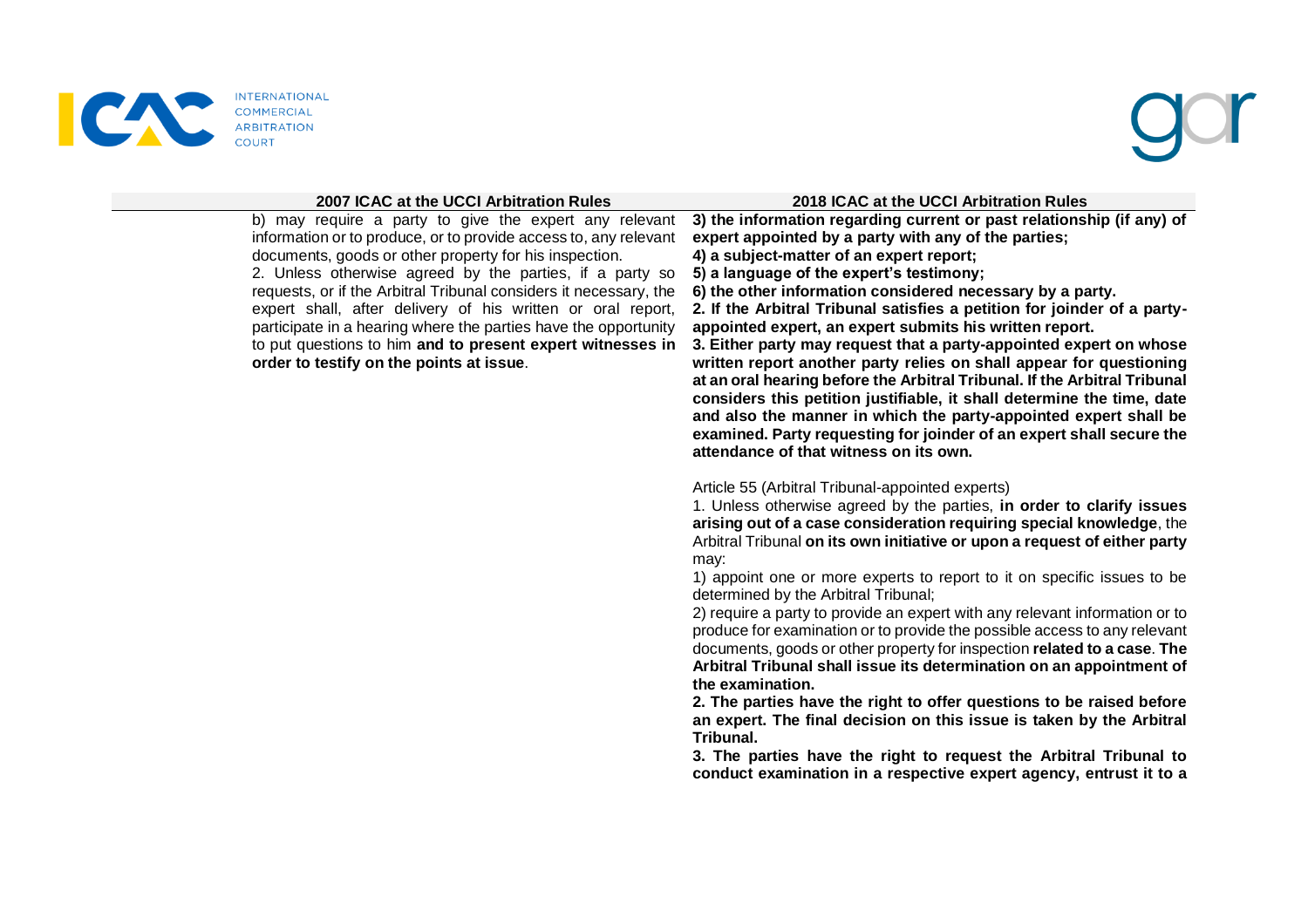



|                     | 2007 ICAC at the UCCI Arbitration Rules                           | 2018 ICAC at the UCCI Arbitration Rules                                       |
|---------------------|-------------------------------------------------------------------|-------------------------------------------------------------------------------|
|                     |                                                                   | certain expert, challenge an expert, request the Arbitral Tribunal to         |
|                     |                                                                   | appoint re-examination.                                                       |
|                     |                                                                   | 4. Any expert shall be and remain impartial and independent of the            |
|                     |                                                                   | parties. Before an acceptance of his or her appointment, he or she            |
|                     |                                                                   | shall deliver to the Arbitral Tribunal the description of qualification       |
|                     |                                                                   | declaration of independence from the parties, their<br>and                    |
|                     |                                                                   | representatives and the Arbitral Tribunal.                                    |
|                     |                                                                   | 5. An expert's report shall presented in writing and this report shall        |
|                     |                                                                   | contain conclusions on questions raised before expert by the                  |
|                     |                                                                   | Arbitral Tribunal and based on researching of objects of                      |
|                     |                                                                   | examination conducted with the use of special scientific                      |
|                     |                                                                   | knowledge. The ICAC Secretariat forwards the copies of an expert's            |
|                     |                                                                   | report to the parties and proposes to them to present in writing their        |
|                     |                                                                   | opinion with regard to a report.                                              |
|                     |                                                                   | 6. Unless otherwise agreed by the parties, if a party so requests, or if the  |
|                     |                                                                   | Arbitral Tribunal considers it necessary, an expert shall, after delivery of  |
|                     |                                                                   | his written or oral report, participate in the hearing where the parties have |
|                     |                                                                   | the opportunity to put questions to him.                                      |
|                     |                                                                   | 7. The expenses as regards carrying out an examination, including             |
|                     |                                                                   | an expert's fee are funded in a manner determined by the Section              |
|                     |                                                                   | VII of the Schedule of Arbitration Fees and Costs.                            |
| <b>Rendering of</b> | Article 49                                                        | Article 60                                                                    |
| the arbitral        | 1. The Arbitral Tribunal shall render an award in the case at its | 1. After the Arbitral Tribunal finds that all circumstances of a case         |

the arb **award** meeting **after the oral hearing is closed.** 2. In arbitral proceedings with three arbitrators, an award shall be made by a majority vote. 3. The award shall be made in writing and shall be signed by **the arbitrator or arbitrators. In arbitral proceedings with more than one arbitrator, the signatures of the majority of all members of the Arbitral Tribunal shall suffice, provided that the reason for any omitted signature is stated. Any arbitrator disagreeing with the award made may express have been sufficiently clarified, it will proceed to an Arbitral Award rendering. 2. The Arbitral Award shall be made by a sole arbitrator or in the arbitral proceedings with three arbitrators – by a majority vote. Any arbitrator disagreeing with the made Arbitral Award may express in writing his dissenting opinion which shall be attached to the award.**  3. The Arbitral Tribunal renders the Arbitral Award **within 30 days from the date of a case completion of hearing**. **The President of the ICAC**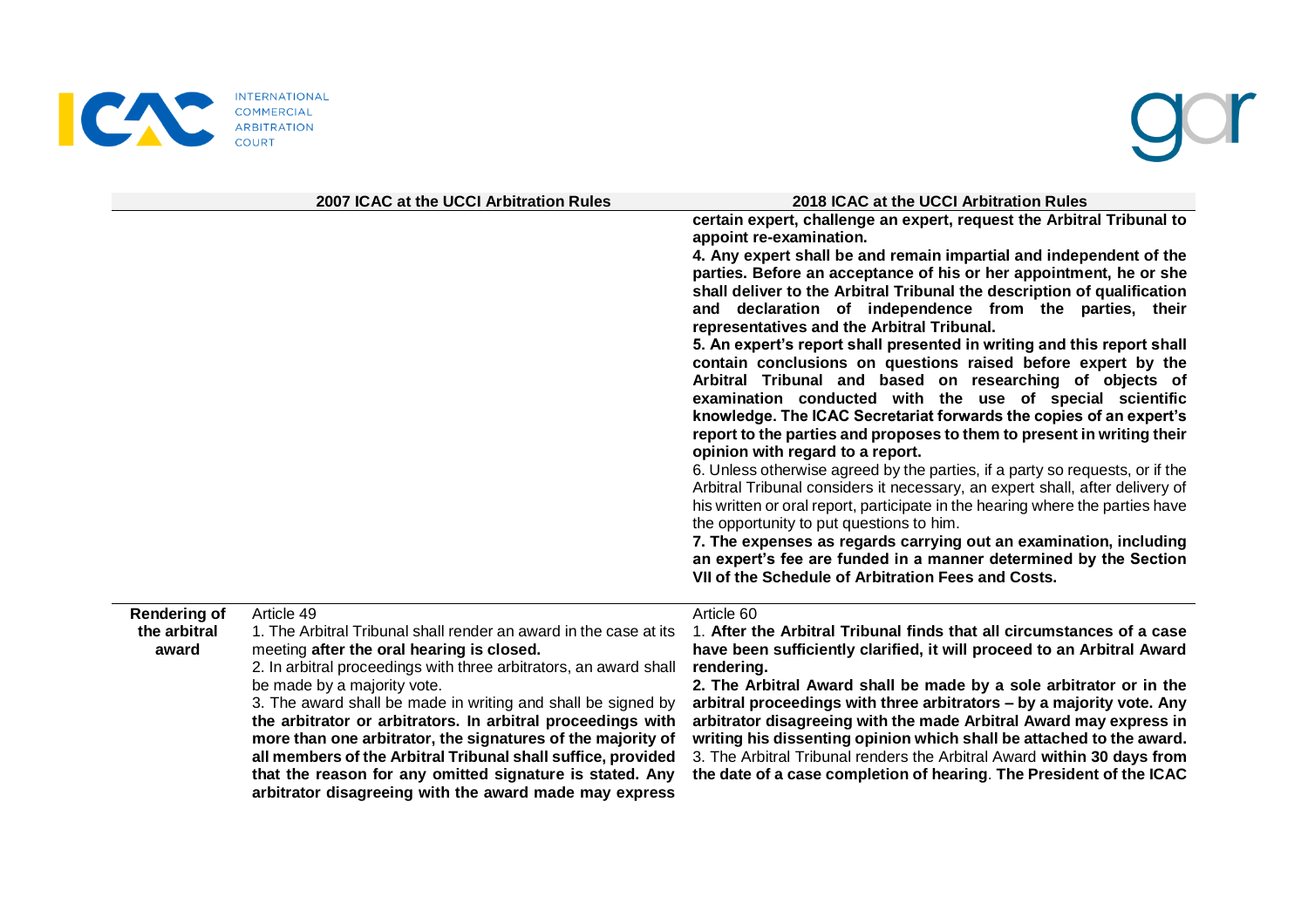



| 2007 ICAC at the UCCI Arbitration Rules                    | 2018 ICAC at the UCCI Arbitration Rules                                                                |
|------------------------------------------------------------|--------------------------------------------------------------------------------------------------------|
| in writing his dissenting opinion, which shall be attached | is entitled in exceptional cases to extend the period for rendering of                                 |
| to the award.                                              | the Arbitral Award.                                                                                    |
| 4. The award shall contain, in particular:                 | 4. The Arbitral Award shall be made in writing and shall be signed by the                              |
| - the name of the ICAC;                                    | composition of the Arbitral Tribunal.                                                                  |
| - case registration number;                                | 5. If one of the arbitrators fails to sign the Arbitral Award, the ICAC                                |
| - place of arbitration;                                    | President certifies this circumstance specifying the reasons for the                                   |
| - date of the award;                                       | lack of the arbitrator's signature. In this case, the date of rendering                                |
| - full names of the arbitrators;                           | of the Arbitral Award is determined with respect to the date of                                        |
| - names of the parties in dispute and other persons        | certification of this circumstance.                                                                    |
| participating in the arbitral proceedings;                 | 6. The Arbitral Award shall contain, in particular:                                                    |
| - subject matter of the dispute and a summary of the       | 1) the name of the ICAC;                                                                               |
| circumstances of the case;                                 | 2) the case registration number;                                                                       |
| - reasons for the award;                                   | 3) the place of arbitration;                                                                           |
| - conclusion on the granting or dismissal of the claim;    | 4) the date of the award;                                                                              |
| - amounts of arbitration fees and costs of the case, and   | 5) the composition of the Arbitral Tribunal and the procedure of its                                   |
| apportionment thereof between the parties; and             | constitution;                                                                                          |
| - signatures of the arbitrators.                           | 6) the names of the parties to dispute and other persons participating in<br>the arbitral proceedings; |
|                                                            | 7) the substantiation of the ICAC competence;                                                          |
|                                                            | 8) the subject matter of the dispute and a summary of the circumstances                                |
|                                                            | of the case:                                                                                           |
|                                                            | 9) the reasons for the award;                                                                          |
|                                                            | 10) the conclusion on the granting or dismissal of the Statement of                                    |
|                                                            | Claim;                                                                                                 |
|                                                            | 11) the amounts of arbitration fees and costs of the case, their                                       |
|                                                            | apportionment thereof between the parties;                                                             |
|                                                            | 12) the signatures of arbitrators.                                                                     |
|                                                            | 7. Before signing any Arbitral Award, the Arbitral Tribunal shall                                      |
|                                                            | submit the draft to the Secretary General of the ICAC, who, without                                    |
|                                                            | prejudice to the independence of the Arbitral Tribunal in making an                                    |
|                                                            | award, may draw attention of the Arbitral Tribunal to any identified                                   |
|                                                            | non-compliance of the draft Arbitral Award with the requirements of                                    |
|                                                            | the present Rules, including in relation to the form of the Arbitral                                   |
|                                                            |                                                                                                        |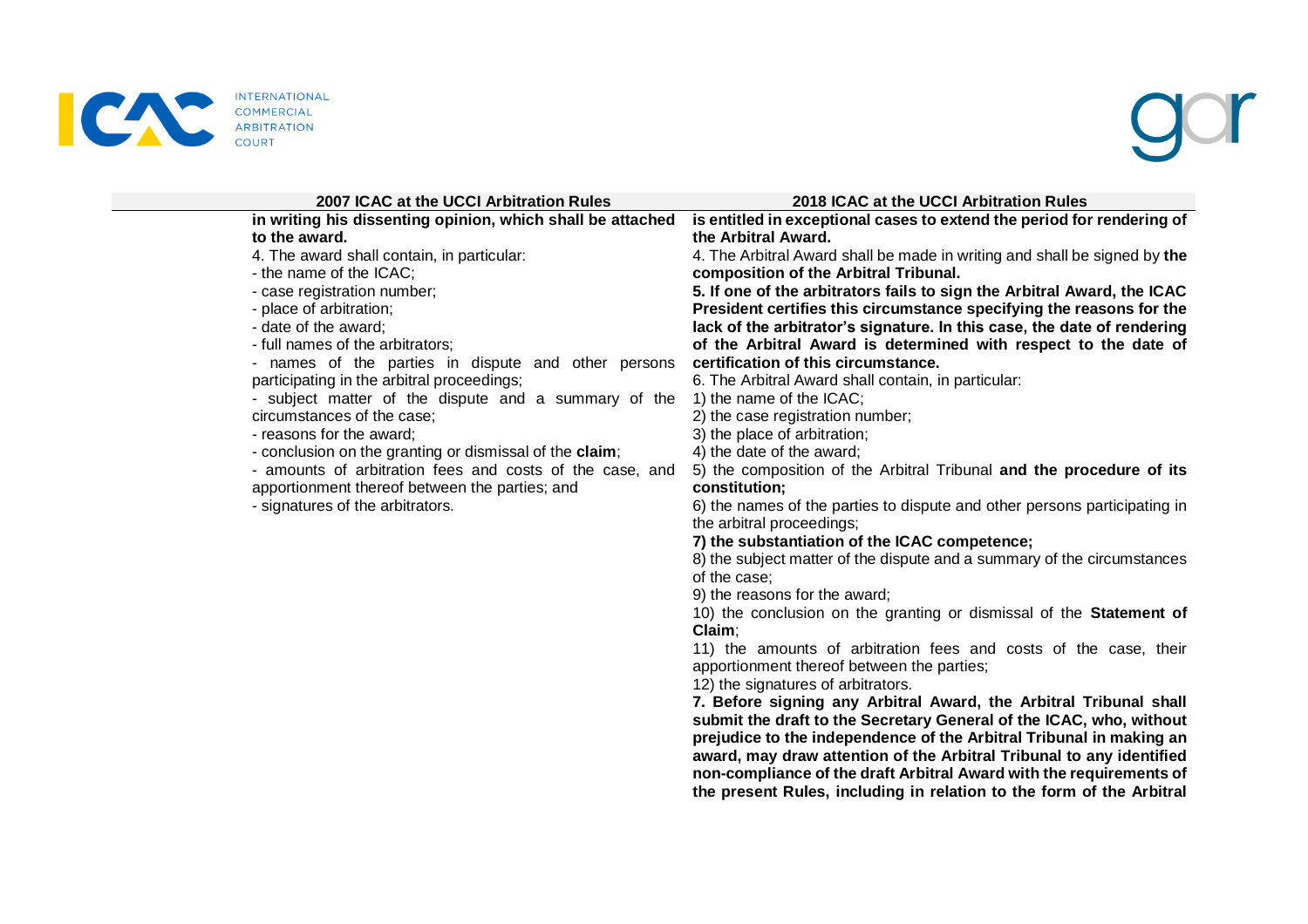

# gor

|                                      | 2007 ICAC at the UCCI Arbitration Rules | 2018 ICAC at the UCCI Arbitration Rules                                                                                                                                                                                                                                                                                                                                                                                                                                                                                                                                                                                                                                                                                                                                                                                                                                                                                                                                                                                                                                                                                                                                                                                                                                                                                                                                                                                                                      |
|--------------------------------------|-----------------------------------------|--------------------------------------------------------------------------------------------------------------------------------------------------------------------------------------------------------------------------------------------------------------------------------------------------------------------------------------------------------------------------------------------------------------------------------------------------------------------------------------------------------------------------------------------------------------------------------------------------------------------------------------------------------------------------------------------------------------------------------------------------------------------------------------------------------------------------------------------------------------------------------------------------------------------------------------------------------------------------------------------------------------------------------------------------------------------------------------------------------------------------------------------------------------------------------------------------------------------------------------------------------------------------------------------------------------------------------------------------------------------------------------------------------------------------------------------------------------|
|                                      |                                         | Award, errors, omissions or typos. The recommendations of the<br>Secretary General of the ICAC shall be considered within 10 days<br>from the date of their receipt. The failing to eliminate such<br>inconsistencies, the General Secretary of the ICAC may inform the<br><b>ICAC Presidium about it.</b><br>8. The Arbitral Award is deemed to be rendered at the place of<br>arbitration and on the specified in the Arbitral Award date, which is<br>determined with respect to the date of the last signature of an<br>arbitrator, entering into the composition of the Arbitral Tribunal.                                                                                                                                                                                                                                                                                                                                                                                                                                                                                                                                                                                                                                                                                                                                                                                                                                                              |
| <b>Arbitration fees</b><br>and costs | No similar provisions.                  | SCHEDULE OF ARBITRATION FEES AND COSTS<br><b>SECTION III</b><br>[] 2. The ICAC Presidium on the proposal of the Arbitral Tribunal<br>may, in connection with the special complexity of the case, the<br>multiplicity of claims or participants within one arbitral proceeding,<br>the significant time costs and expenses connected with arbitration,<br>decide to increase the size of the arbitration fee.<br>[] 7. The arbitration fee minus the amount of the registration fee<br>(600 US dollars) paid at the submission of the Statement of Claim,<br>shall be paid by the Claimant within 30 days after receipt of the<br>notice of the ICAC about the amount of the fee to be paid. The ICAC<br>may grant a deferral in payment of the arbitration fee upon the<br>grounded request of the Claimant. The case shall not be in progress<br>until the amount of the arbitration fee indicated in the notice of the<br><b>ICAC</b> has been credited to the account of the Ukrainian Chamber of<br><b>Commerce and Industry.</b><br>[] 10. In case of a repeated application to the ICAC and initiation<br>of the arbitral proceedings between the same parties to dispute,<br>about the same subject-matter and on the same merits in<br>connection with the setting aside of the ICAC award by the state<br>court, the arbitration fee shall be paid in the amount of 50% of the<br>amount of the arbitration fee to be due for payment in accordance |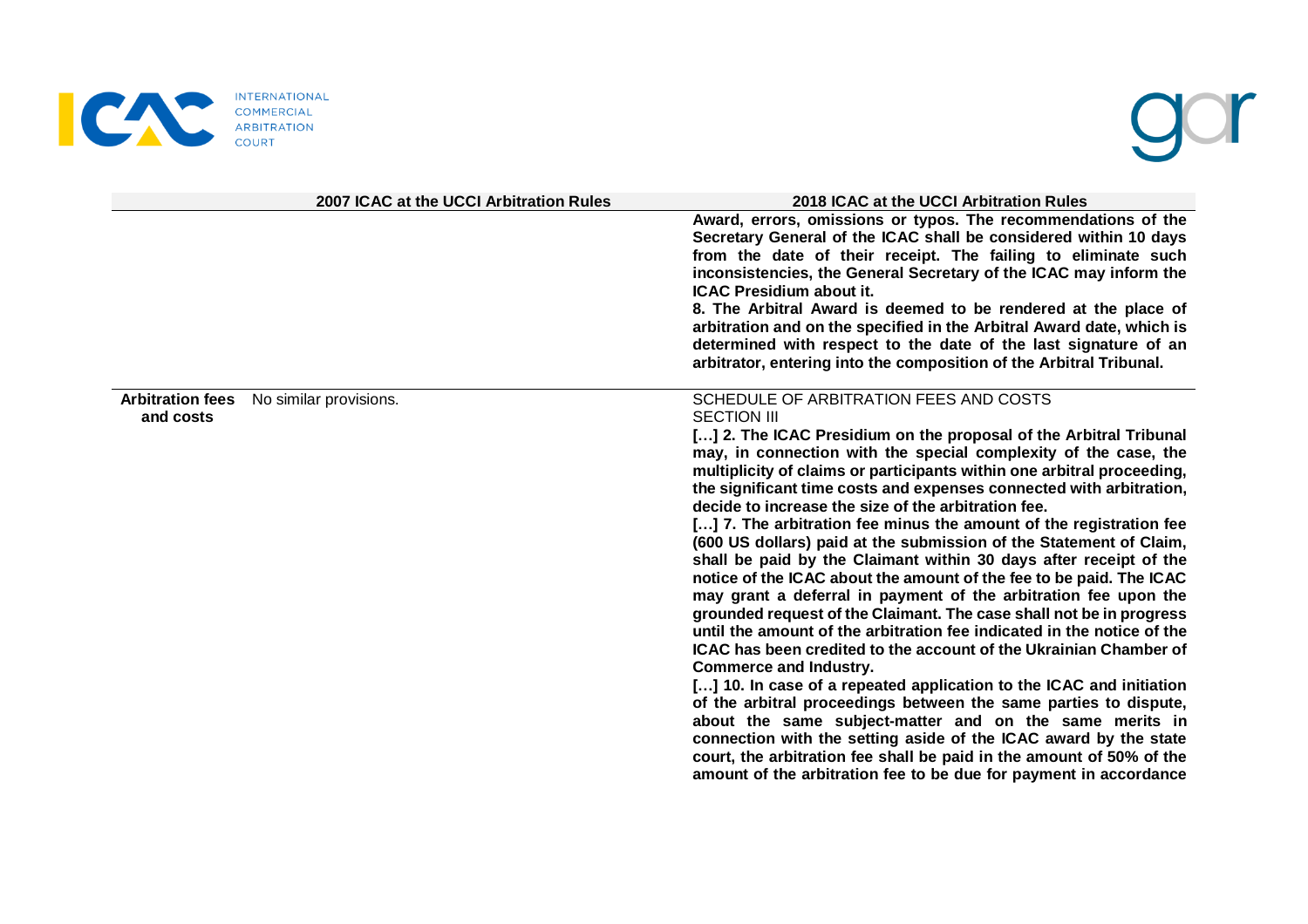



|                                                                  | 2007 ICAC at the UCCI Arbitration Rules | 2018 ICAC at the UCCI Arbitration Rules                                                                                                        |
|------------------------------------------------------------------|-----------------------------------------|------------------------------------------------------------------------------------------------------------------------------------------------|
|                                                                  |                                         | with item 1 of Section III of the present Schedule, but not less than                                                                          |
|                                                                  |                                         | the amount of the minimum fee specified in it.                                                                                                 |
| Storage of<br>materials of<br>cases<br>considered by<br>the ICAC | No similar provisions.                  | Article 70<br>1. The cases that have been considered are stored in the ICAC within 10<br>years from the date of the awards have been rendered. |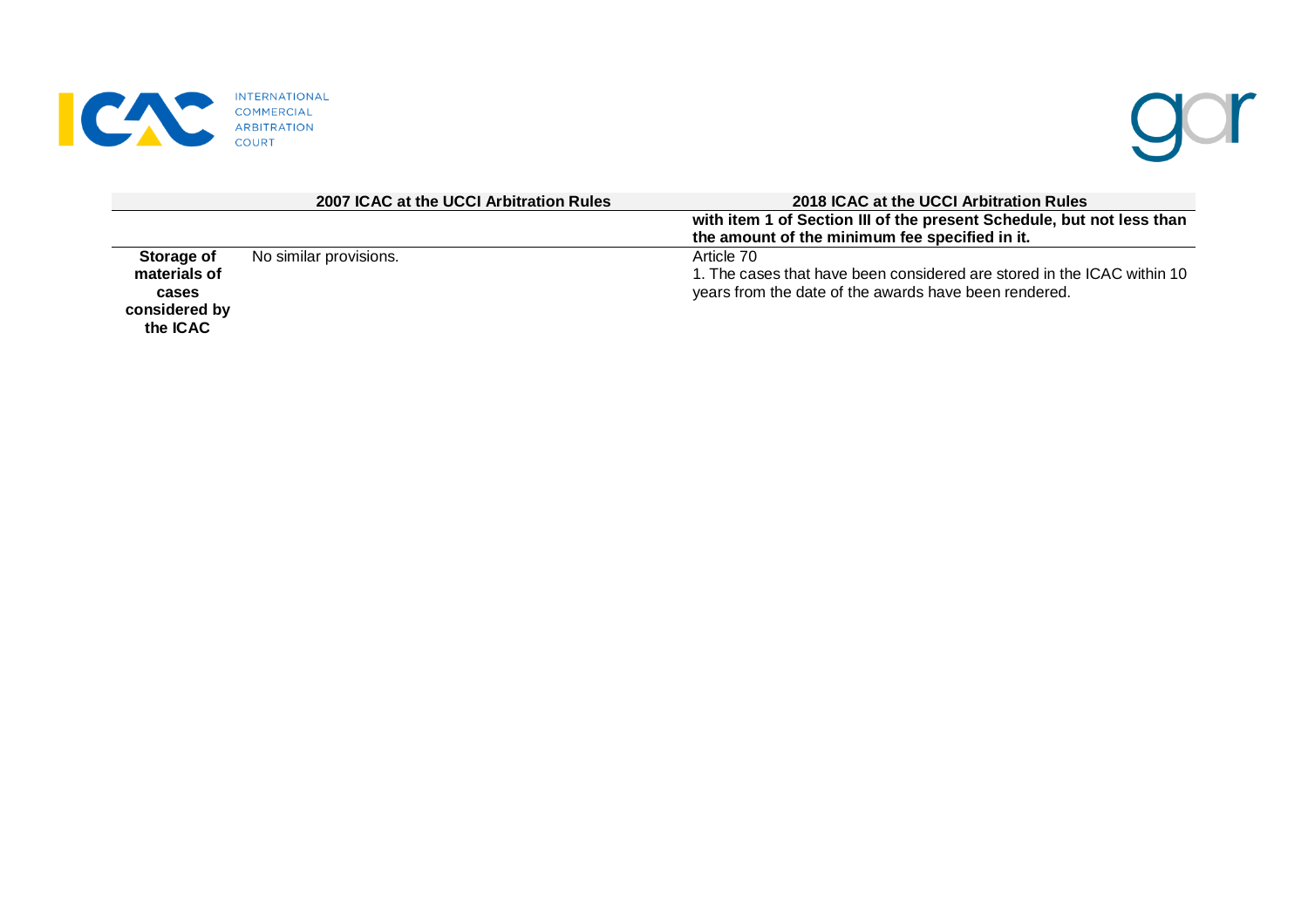



# **SCHEDULE 2**

## **ARTICLE 7. | THE ICAC PRESIDIUM**

1. The ICAC Presidium shall comprise ex officio of the President and Vice Presidents of the ICAC, and also of seven members appointed by the Presidium of the Ukrainian Chamber of Commerce and Industry on the proposal of the President of the ICAC among persons of the Recommendatory List of the ICAC Arbitrators for a period of five years. If no new members have been elected to the Presidium upon expiry of the aforesaid period, the current members of the Presidium shall continue to fulfil their duties until such new members are elected.

2. The President of the ICAC shall act as the Chairman of the ICAC Presidium. In case of impossibility by the Chairman of the ICAC Presidium to fulfil his functions, one of the ICAC Vice Presidents is empowered by him to fulfil his functions.

3. The Secretary General of the ICAC shall fulfil the duties of the Secretary of the ICAC Presidium and shall attend meetings of the ICAC Presidium with the right of a deliberative vote.

4. The ICAC Presidium shall:

1) fulfil duties within its competence in accordance with these Rules;

2) study and summarize arbitration practices, including practice concerning an application of the ICAC Rules;

3) submit to the Presidium of the Ukrainian Chamber of Commerce and Industry for approval the ICAC Rules and proposals on amendments/supplements thereto;

4) submit to the Presidium of the Ukrainian Chamber of Commerce and Industry for approval the Recommendatory List of Arbitrators of the ICAC and proposals on amendments/supplements thereto;

5) consider opportunities for the dissemination of information about the ICAC activities and development of the international relations;

6) consider other issues relating to the activities of the ICAC.

5. The ICAC Presidium for a period of his authorities may create consultative and advisory bodies, approve the Regulations on them and their personal composition.

6. Six members of the ICAC Presidium constitute a quorum. The ICAC Presidium shall adopt orders by a simple majority of votes. In the event of vote parity, the Chairman of the ICAC Presidium shall have the decisive vote. The orders of the ICAC Presidium shall be formalized in the minutes. The Chairman and the Secretary of the ICAC Presidium shall sign the minutes.

7. As a matter of urgency, the ICAC Presidium may adopt orders by polling the members thereof with the use of means of communications and electronic means of communication with subsequent fixation of the poll results in the minutes.

8. No members of the ICAC Presidium shall speak out or vote on orders to be adopted by the ICAC Presidium on arbitral proceedings in which they take or took part.

9. The ICAC Presidium may delegate some of its duties to the ICAC President.

# **ARTICLE 8. | THE ICAC PRESIDENT AND VICE PRESIDENTS**

1. The ICAC President and his Vice Presidents shall be appointed by the Presidium of the Ukrainian Chamber of Commerce and Industry on the proposal of the ICAC Presidium for a period of five years from the number of persons included in the Recommendatory List of ICAC Arbitrators. If no new ICAC President and his Vice Presidents have been appointed upon an expiry of the aforesaid period, the current ICAC President and his Vice Presidents shall continue to fulfil their duties until such new authorities are appointed.

2. The ICAC President shall organize the activities of the ICAC, fulfil duties within its competence in accordance with these Rules, represent and act on behalf on the ICAC in Ukraine and abroad.

3. The duties of the ICAC Vice Presidents shall be determined by the ICAC President. In the absence of the ICAC President, the duties of his office shall be fulfilled by one of his Vice Presidents as specified by the ICAC President.

# **ARTICLE 9. | THE ICAC SECRETARIAT**

1. The ICAC Secretariat shall fulfil the duties necessary for the smooth functioning of the ICAC in accordance with these Rules. All correspondence between the ICAC and the parties involved in the arbitration shall proceed through the Secretariat. The Secretariat shall be headed by the Secretary